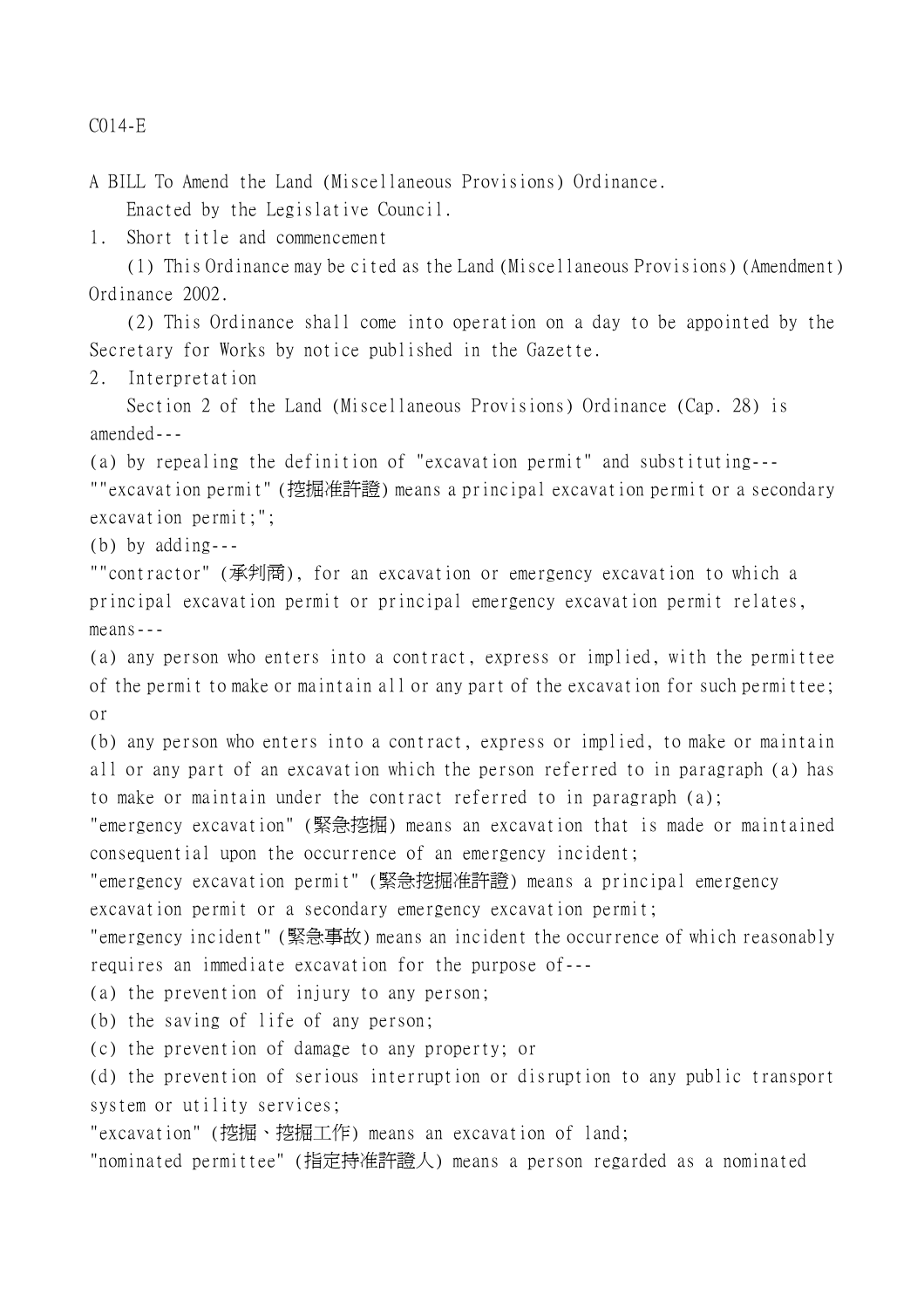permittee under section 10F;

"permittee" (持准許證㆟) means the holder of a principal excavation permit or principal emergency excavation permit;

"principal emergency excavation permit" (主體緊急挖掘准許證) means a principal emergency excavation permit issued under section 10B;

"principal excavation permit" (主體挖掘准許證) means a principal excavation permit issued under section 10A;

"Review Board" (覆核委員會) means the Review Board established under section 10M; "secondary emergency excavation permit" (附屬緊急挖掘准許證) means a secondary emergency excavation permit deemed to be issued under section 10E;

"secondary excavation permit" (附屬挖掘准許證) means a secondary excavation permit deemed to be issued under section 10E;".

3. Section added

The following is added---

"2A. Application to Government

(1) Subject to this section, Part III binds the Government so far as it relates to an excavation in unleased land which is a street maintained by the Highways Department.

(2) Part III does not have effect to permit proceedings to be taken against, or to impose any criminal liability on, the Government or a person doing anything in the course of carrying out his duties as a public officer in the service of the Government.

(3) If the Authority considers that a public officer, in carrying out his duties in the service of the Government, has done an act or made an omission in contravention of Part III, the Authority shall, if the act or omission is not immediately terminated to his satisfaction, report the matter to the Secretary for Works.

(4) On receiving a report under subsection (3), the Secretary for Works shall inquire into the matter and, if his inquiry shows that a public officer is continuing to contravene Part III or is likely to contravene that Part again, the Secretary for Works shall ensure that the best practicable steps are taken to stop the contravention or avoid the recurrence (as the case may be).".

4. Part substituted

Part III is repealed and the following substituted---

"PART III

Excavation in Unleased Land

8. Interpretation

(1) For the purpose of this Part and the Schedule---

"carriageway" (車路) means a street or part of a street over which the public has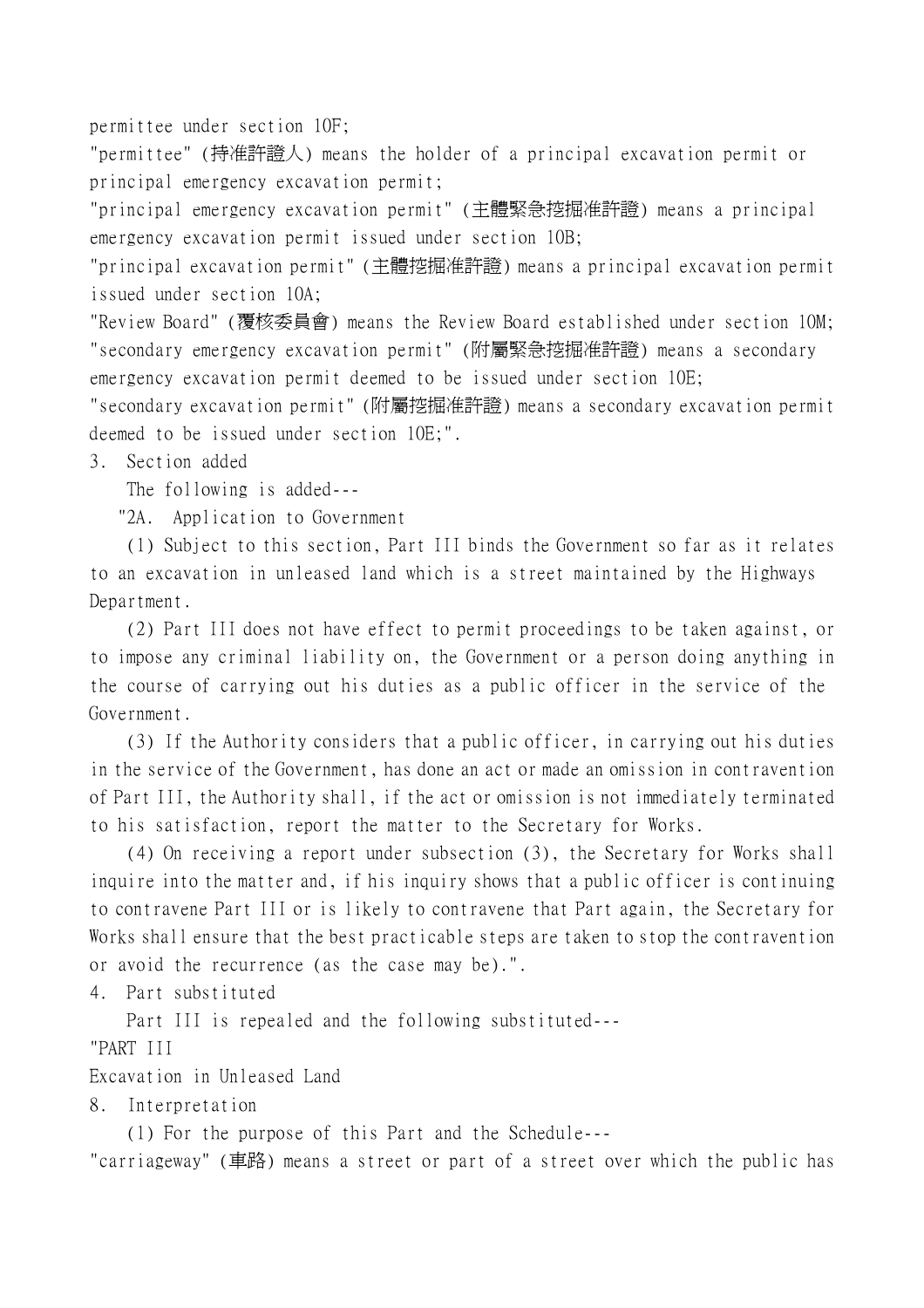a right of way for the passage of motor vehicles;

"initial period" (首段期間) means the initial period mentioned in section 10B(3); "street" (街道) includes any slope not used or frequented by the public or to which the public do not have access or are not permitted to have access;

"street maintained by the Highways Department" (由路政署維修的街道) includes any road defined under section 2 of the Tramway Ordinance (Cap. 107) which is not reserved exclusively for use by trams.

(2) Any reference in this Part or the Schedule to a street shall be construed as a street in unleased land and maintained by the Highways Department.

9. Application of certain provisions

Sections 10B, 10C, 10K, 10L, 10M, 10N, 10R and 18B only apply in the case of an excavation in a street.

10. Control of excavations in

unleased land

(1) Except under and in accordance with a prospecting licence, mining licence or sand removal permit, a person shall not make or maintain any excavation in unleased land unless---

(a) he is the holder of an excavation permit or emergency excavation permit; and (b) he so makes or maintains the excavation under and in accordance with the permit.

(2) Subject to subsection (6), a person who contravenes subsection (1) by making or maintaining an excavation in unleased land without being the holder of an excavation permit or emergency excavation permit shall be guilty of an offence and shall be liable on conviction to a fine at level 5 and to imprisonment for 6 months.

(3) Subject to subsection (6), a person who contravenes subsection (1) by making or maintaining an excavation in unleased land in contravention of any condition of an excavation permit or emergency excavation permit issued to him shall be guilty of an offence and shall be liable on conviction to a fine at level 5.

(4) Subject to subsection (7), where---

(a) any person, other than a permittee of a principal excavation permit or principal emergency excavation permit, makes or maintains an excavation or emergency excavation to which the permit relates;

(b) there is a breach of any condition of the permit as a result of any conduct of the person; and

(c) there is no nominated permittee in relation to the permit at the time of the breach of the condition,

the permittee shall be guilty of an offence and shall be liable on conviction to a fine at level 5.

(5) Subject to subsection (7), where---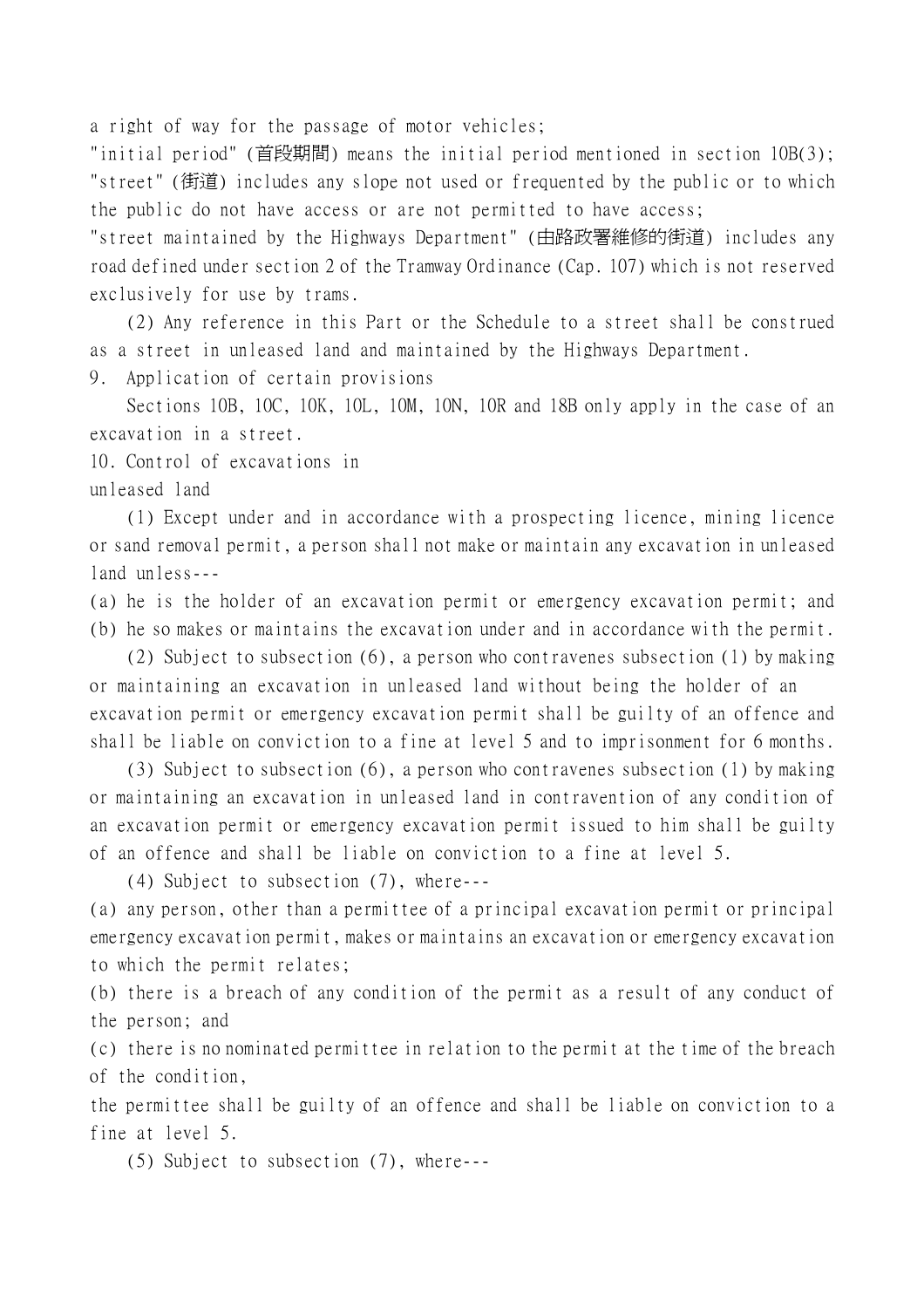(a) any person, other than a permittee of a principal excavation permit or principal emergency excavation permit, makes or maintains an excavation or emergency excavation to which the permit relates;

(b) there is a breach of any condition of the permit as a result of any conduct of the person; and

(c) there is a nominated permittee in relation to the permit at the time of the breach of the condition,

 $then--$ 

(d) where the condition is under the permit to be complied with by the permittee, the permittee shall be guilty of an offence and shall be liable on conviction to a fine at level 5;

(e) where the condition is under the permit to be complied with by the nominated permittee, the nominated permittee shall, unless he is already guilty of an offence under subsection (3), be guilty of an offence and shall be liable on conviction to a fine at level 5; or

(f) where the condition is under the permit to be complied with by both the permittee and the nominated permittee, then---

(i) the permittee, unless he is already guilty of an offence under subsection (3); and

(ii) the nominated permittee, unless he is already guilty of an offence under subsection  $(3)$ ,

shall each be guilty of an offence and shall each be liable on conviction to a fine at level 5.

(6) It shall be a defence for a person, other than a nominated permittee, charged with an offence under subsection (2) or (3) to show that---

(a) he was making or maintaining the excavation in question under the direction of another person; and

(b) he believed on reasonable grounds that---

(i) that other person was authorized under an excavation permit or emergency excavation permit to make and maintain the excavation; and

(ii) he was authorized by virtue of the permit to make and maintain the excavation.

(7) It shall be a defence for a permittee or nominated permittee of a principal excavation permit or principal emergency excavation permit charged with an offence under subsection (4) or (5) to show that the person referred to in subsection  $(4)(a)$ or (5)(a)(as the case may be) was not authorized by him to make or maintain the excavation or emergency excavation to which the permit relates.

(8) If any person makes or maintains an excavation in unleased land, without an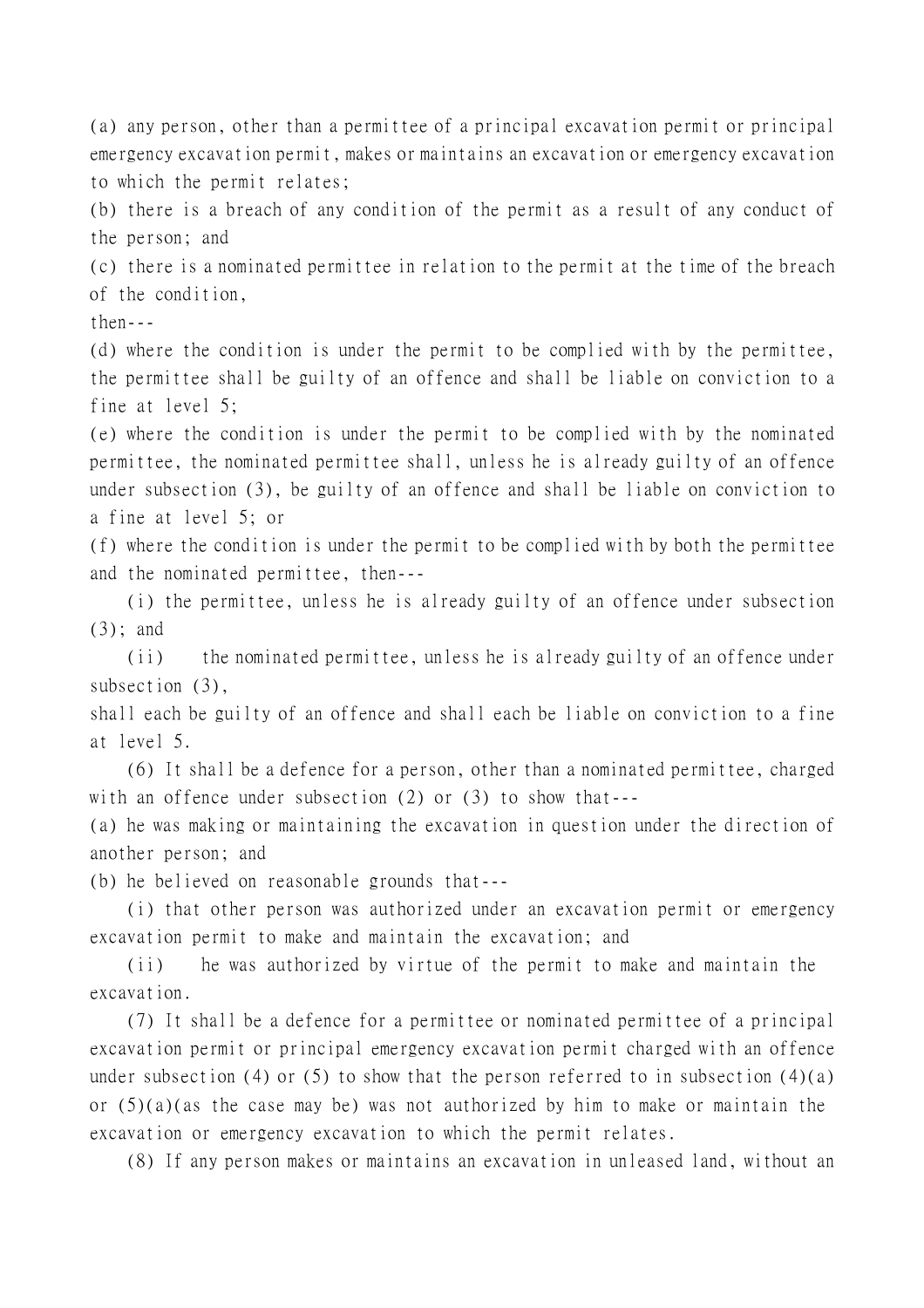excavation permit or emergency excavation permit, the Authority may---

(a) carry out such works as he considers necessary to reinstate and make good--- (i) the unleased land; and

(ii) any other land the reinstatement and making good of which is in his opinion necessary in consequence of the excavation; and

(b) recover the cost of any work carried out by him under this subsection from the person.

10A. Issue of principal excavation permit

(1) The Authority may, on payment of the appropriate prescribed fee and subject to such conditions as he thinks fit, issue a permit, to be known as the principal excavation permit, authorizing the making and maintaining of excavations in unleased land.

(2) A principal excavation permit shall be valid for the period specified therein as that for which it is valid unless it is terminated under section 10J.

(3) The Authority may, on payment of the appropriate prescribed fee, extend the period for which a principal excavation permit is valid.

(4) Where---

(a) the Authority issued a principal excavation permit for an excavation; and

(b) the permittee of the permit is unable to have access to the land concerned for the purpose of making or maintaining the excavation after the commencement of the excavation for reason other than the fault of the permittee, the contractor for the excavation or their employees,

the Authority may, without payment of any prescribed fee or any part thereof (other than that paid under subsections (1) and (3)), extend that period by the number of days for which the permittee is so unable to have access to the land.

(5) Any prescribed fee paid under subsection (1) is not refundable. 10B. Issue of principal emergency excavation permit

(1) The Authority may, subject to such conditions as he thinks fit, issue a permit, to be known as the principal emergency excavation permit, authorizing the making and maintaining of emergency excavations.

(2) A principal emergency excavation permit shall be valid for 6 months unless it is terminated under section 10J.

(3) During the period for which a principal emergency excavation permit is valid, the permittee of the permit may, subject to the conditions specified in the permit, make and maintain an emergency excavation for each emergency incident during a period ("initial period") of 7 days from the date of the report of the incident to the Authority.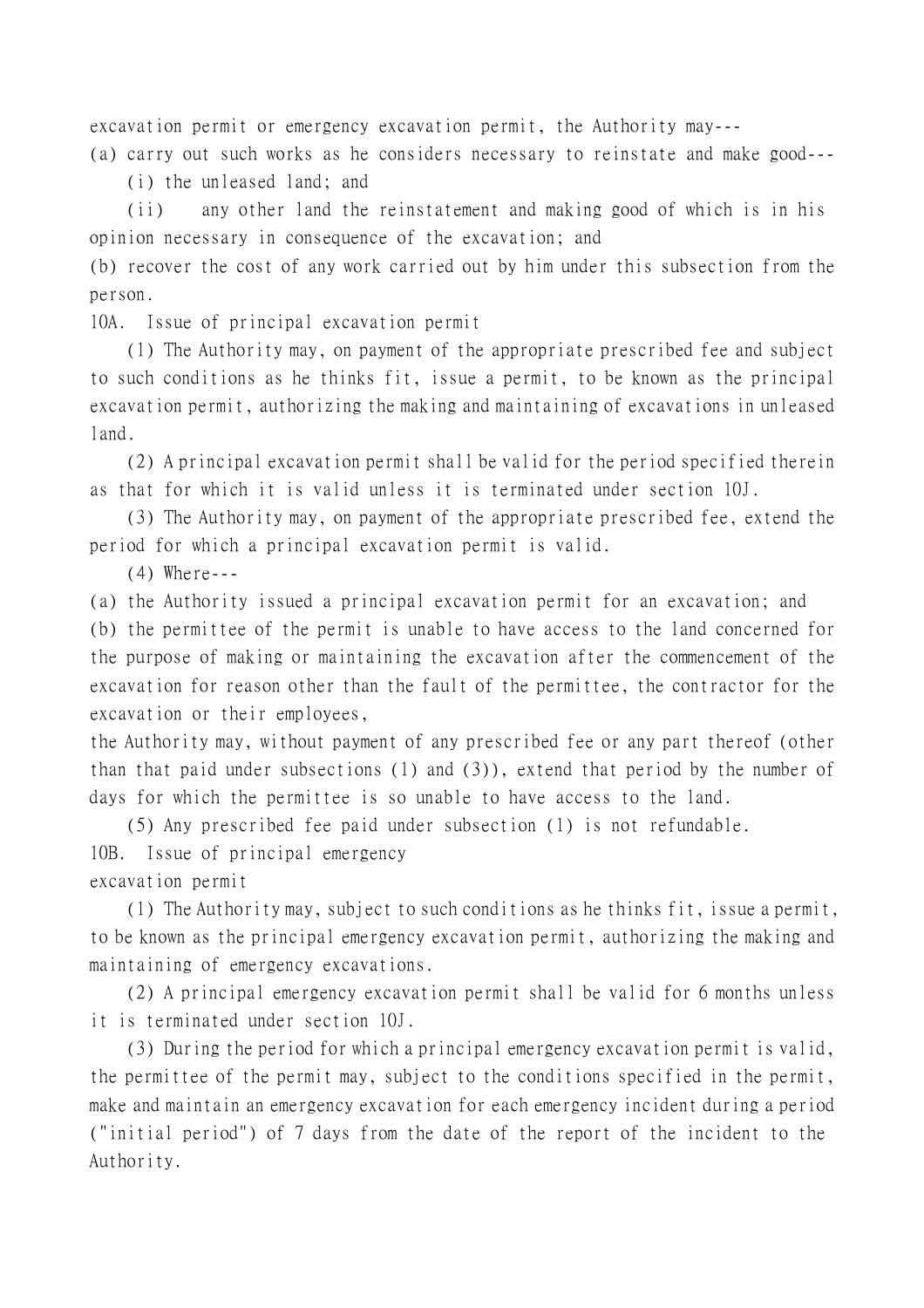(4) The Authority may require a permittee to pay the appropriate prescribed fee for an emergency excavation made or maintained during the initial period either before or after the expiration of the initial period.

(5) For the purpose of calculation of the appropriate prescribed fee, the duration of an emergency excavation which can be completed within the initial period shall be---

(a) the number of days commencing from the date of the report of the emergency incident to the Authority and expiring on the date of the report of the completion of the excavation to the Authority; or

(b) 7 days if there is no report of the completion of the excavation to the Authority. (6) Any prescribed fee paid under subsection (4) is not refundable.

(7) Where---

(a) the Authority issued a principal emergency excavation permit for an excavation; and

(b) the permittee of the permit is unable to have access to the land concerned for the purpose of making or maintaining the excavation after the commencement of the excavation for reason other than the fault of the permittee, the contractor for the excavation or their employees,

the Authority may, without payment of any prescribed fee or any part thereof (other than that required to be paid under subsection (4)), extend the initial period by the number of days for which the permittee is so unable to have access to the land. 10C. Emergency excavation which

lasts for more than 7 days

(1) If the permittee of a principal emergency excavation permit anticipates that he has to make or maintain an emergency excavation for more than 7 days, the permittee shall apply to the Authority for the issue of a principal excavation permit before the expiry of the initial period of the excavation.

(2) Upon receipt of an application mentioned in subsection (1)---

(a) a principal excavation permit is deemed to be issued to the permittee of the principal emergency excavation permit---

(i) on the same terms and conditions as the principal emergency excavation permit; and

(ii) commencing from the date of the commencement of the emergency incident to which the principal emergency excavation permit relates and expiring on the date of the notification of the result of the application; and

(b) the initial period under the principal emergency excavation permit is deemed to be extinguished.

(3) The Authority shall determine the period for which a principal excavation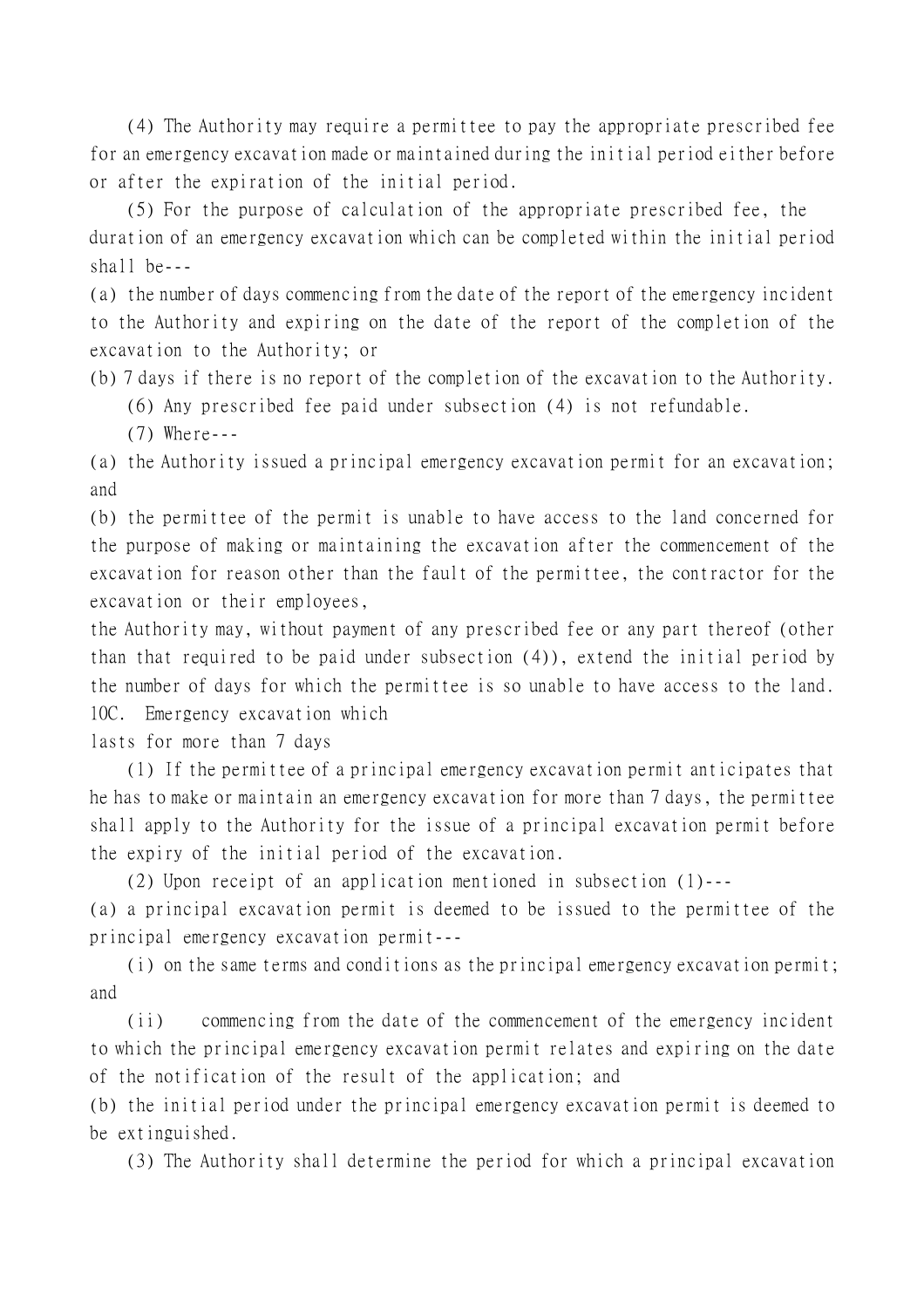permit deemed to be issued under subsection (2)(a) shall be valid and may revise the expiry date of the permit to a date which is later than the original expiry date.

(4) If the period determined by the Authority under subsection (3) is shorter than the period applied for by the permittee under subsection (1), the Authority may, in respect of a principal excavation permit deemed to be issued under subsection (2)(a), grant an extension for a period commencing from a date next following the expiry of the permit and expiring on the last day of the period applied for by the permittee.

(5) The Authority may require a permittee to pay the appropriate prescribed fee for a principal excavation permit deemed to be issued and an extension granted under this section.

10D. Refusal of issue of excavation permit

(1) The Authority may refuse to issue a principal excavation permit or principal emergency excavation permit if he reasonably believes that the person making the application for the issue of the permit---

(a) is not a fit and proper person to make or maintain any excavation in unleased land;

(b) cannot comply with the conditions imposed under the permit; or

(c) does not have sufficient financial resources to make or maintain an excavation to which the permit relates.

(2) Where the Authority refuses to issue a permit, he shall notify the person who made the application in writing of the grounds for such refusal.

10E. Deemed issue or extension of

secondary excavation permit

or secondary emergency

excavation permit

(1) Where a principal excavation permit is issued or deemed to be issued for an excavation, a permit on the same terms and conditions as the principal excavation permit, which is to be known as the secondary excavation permit, is deemed to be issued to any contractor who makes or maintains all or any part of the excavation.

(2) Where a principal emergency excavation permit is issued for an excavation, a permit on the same terms and conditions as the principal emergency excavation permit, which is to be known as the secondary emergency excavation permit, is deemed to be issued to any contractor who makes or maintains all or any part of the excavation.

(3) Where an extension in respect of a principal excavation permit is granted under section  $10A(3)$  or  $(4)$  or  $10C(4)$ , the extension is deemed to be granted to the secondary excavation permit concerned.

(4) For the avoidance of doubt, it is hereby declared that the Authority is not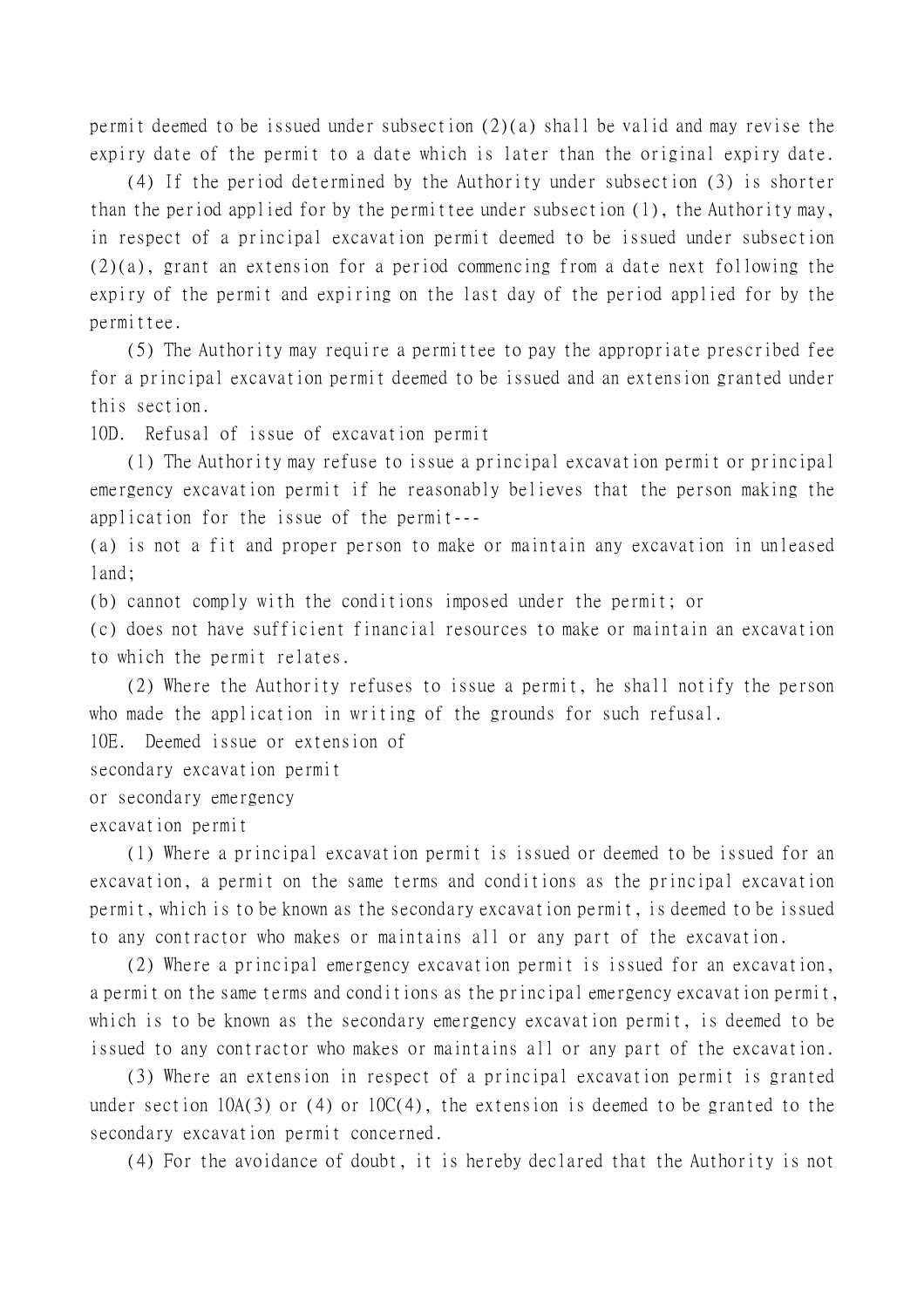required to issue or grant to any person a written or electronic copy of the secondary excavation permit, secondary emergency excavation permit or extension mentioned in this section.

10F. Nominated permittee

For the purposes of this Ordinance, a contractor is regarded as a nominated permittee in relation to a principal excavation permit or principal emergency excavation permit if---

(a) he is nominated by a permittee of the permit as a nominated permittee under section 10G;

(b) he consents to the nomination and agrees to comply with the conditions in the permit under section 10H; and

(c) the Authority approves the nomination under section 10I.

10G. Nomination by permittee

(1) A contractor shall not be regarded as being nominated as a nominated permittee in relation to a principal excavation permit or principal emergency excavation permit unless the permittee of the permit has sent to the Authority a notice in writing nominating that contractor as the nominated permittee of the permit.

(2) A permittee of a principal excavation permit or principal emergency excavation permit may withdraw the nomination of a contractor under subsection (1) by sending a notice of withdrawal to the Authority and the contractor.

(3) A notice of withdrawal referred to in subsection (2) takes effect on the date of the receipt of the notice by the Authority or such later date as is specified in the notice.

10H. Consent and agreement by nominated permittee

(1) A contractor shall not be regarded as giving the consent and agreement referred to in section 10F(b) as a nominated permittee in relation to a principal excavation permit or principal emergency excavation permit unless that contractor has sent to the Authority a notice in writing to that effect.

(2) A nominated permittee in relation to a principal excavation permit or principal emergency excavation permit may withdraw his consent and agreement referred to in subsection (1) by sending a notice of withdrawal to the Authority and the permittee of the permit.

(3) A notice of withdrawal referred to in subsection (2) takes effect on the date of the receipt of the notice by the Authority or such later date as is specified in the notice.

10I. Approval by Authority of nomination

(1) The Authority may approve the nomination of a contractor as a nominated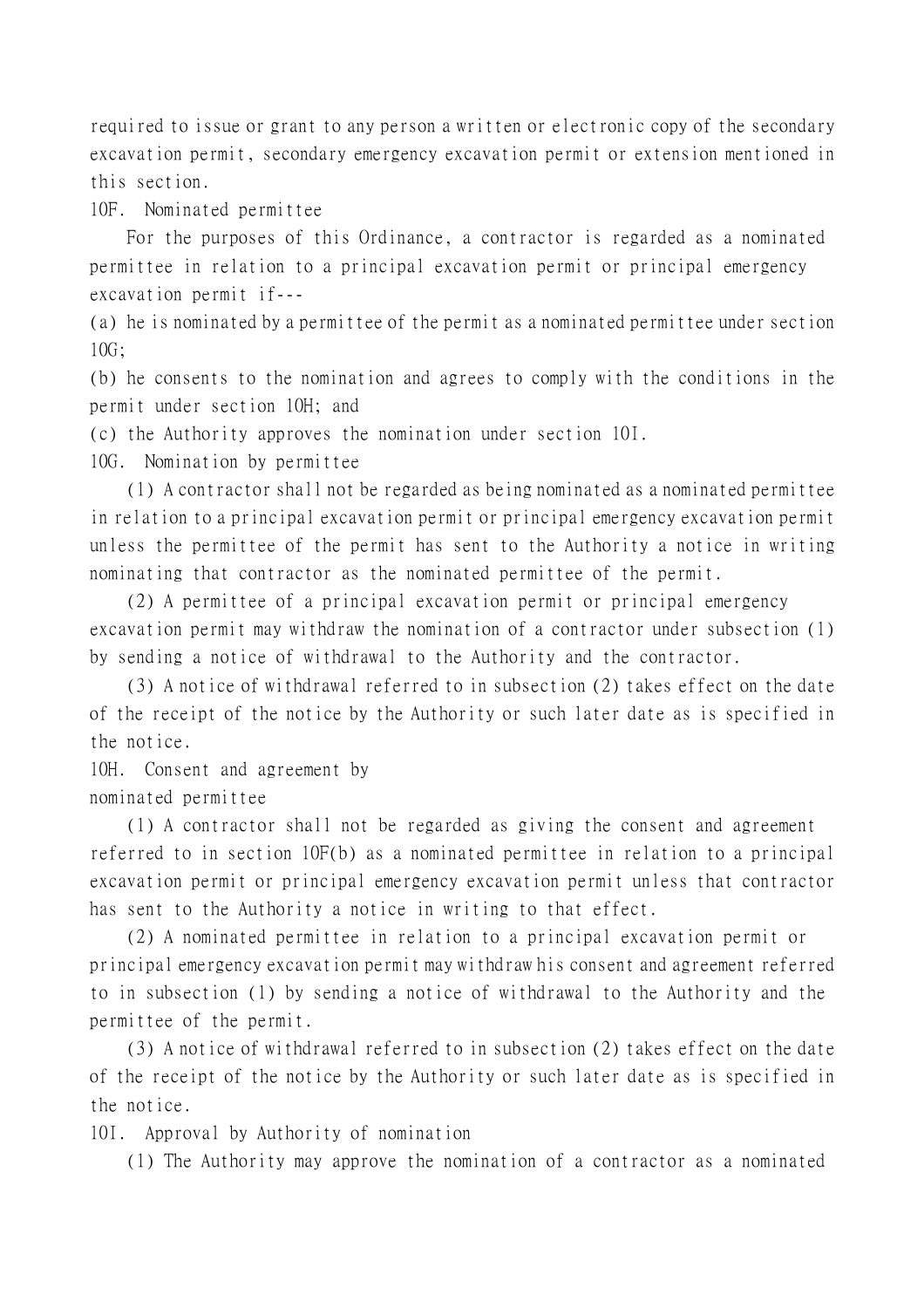permittee.

(2) The Authority may withdraw his approval under subsection (1) to the nomination of a contractor as a nominated permittee in relation to a principal excavation permit or principal emergency excavation permit---

(a) if the Authority is satisfied that the nominated permittee is incapable of complying with any of the conditions which under the permit are to be complied with by the nominated permittee; and

(b) by sending a notice of withdrawal to the permittee of the permit and the nominated permittee.

(3) A notice of withdrawal referred to in subsection (2) takes effect on the date specified in the notice.

10J. Termination of excavation permit

or emergency excavation permit

(1) If there is a breach of any condition of a principal excavation permit or principal emergency excavation permit, the Authority may terminate the permit by--- (a) serving a notice of the termination to the permittee of the permit and the nominated permittee (if any) in relation to the permit; and

(b) posting a notice of the termination at a conspicuous place on the unleased land to which the permit relates.

(2) A principal excavation permit or principal emergency excavation permit is regarded as terminated from the date of the posting of the notice of the termination relating to it under subsection (1)(b).

(3) Where a principal excavation permit or principal emergency excavation permit is terminated, the secondary excavation permit or secondary emergency excavation permit (as the case may be) concerned is deemed to be terminated on the same date as the first-mentioned permit.

(4) For the avoidance of doubt, it is declared that there shall be no refund of any prescribed fee paid under section 10A(1) or (3), or 10B(4) or 10C(5) in respect of or in connection with a principal excavation permit or principal emergency excavation permit which is terminated under this section.

(5) Where a principal excavation permit or principal emergency excavation permit is terminated, the termination does not affect---

(a) the power of the Authority to require a permittee of the permit to pay the appropriate prescribed fee under section  $10B(4)$  or  $10C(5)$ ; and

(b) the obligation of the permittee to pay the appropriate prescribed fee as required by the Authority under that section.

10K. Refund of daily fee and economic costs

paid for extension of principal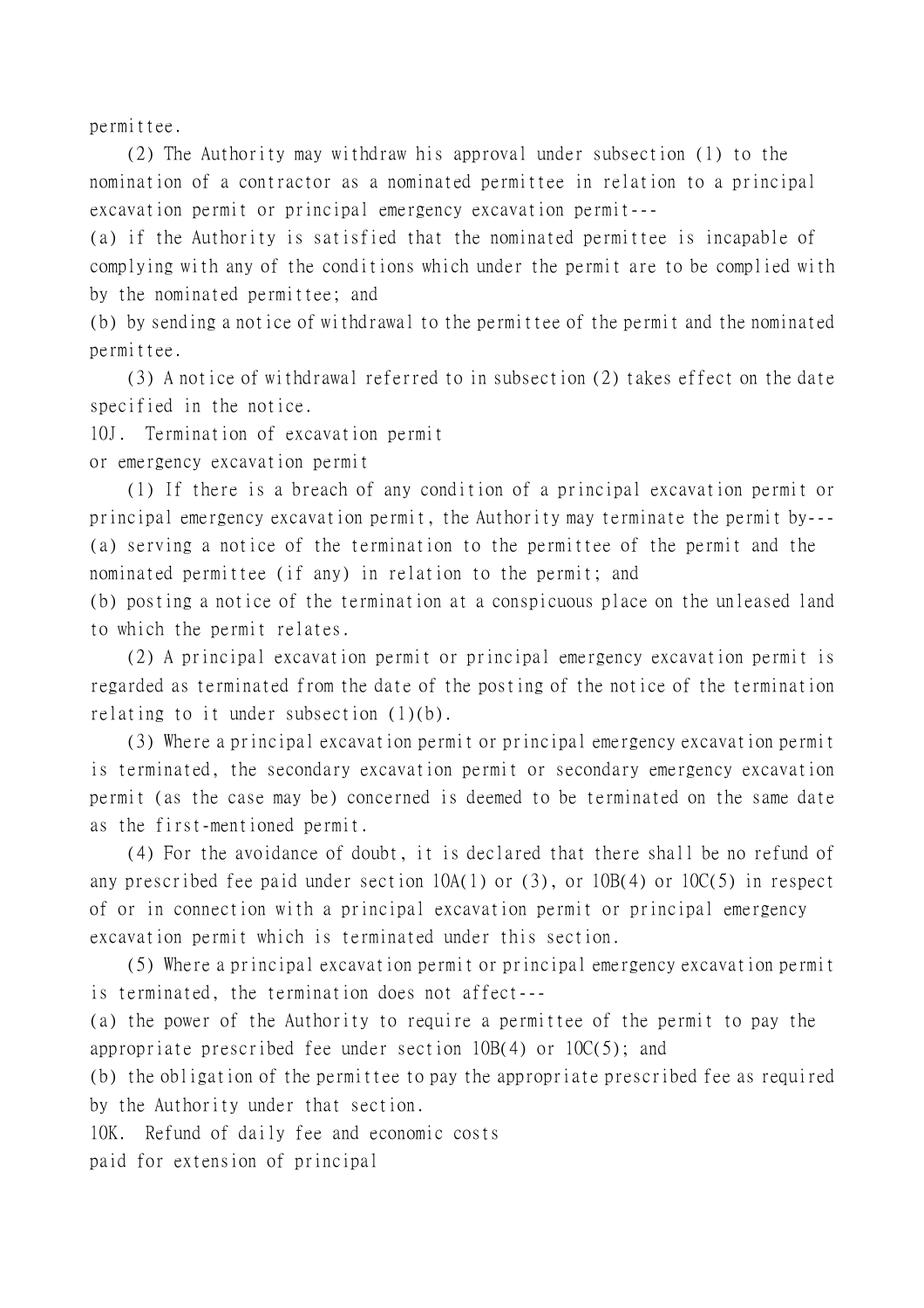excavation permit

(1) The Authority may refund the whole or any part of the economic costs paid for an extension of a principal excavation permit if---

(a) the permittee of the permit makes an application---

(i) for a refund of the economic costs within one month from the date of the notification of the result of the application for an extension of the principal excavation permit; and

(ii) stating the reasons and setting out the evidence in support of the application; and

(b) the Authority is satisfied that the extension is caused by reasons other than the fault of a permittee of the permit, its contractors and employees, including but not limited to the following---

(i) inclement weather which includes the hoisting at the Hong Kong Observatory  $0f--$ 

(A) the No. 3 visual storm warning or above;

(B) rainstorm warning;

(ii) suspension of excavation on order of the Government which is not due to the fault of the permittee, its contractors or employees;

(iii) physical condition of the unleased land to which the permit relates and which is not in existence at the time of the application of the permit; and (c) the Authority is satisfied that the reasons mentioned in paragraph (b) hindered the progress of an excavation to which the permit relates.

(2) Where---

(a) the permittee of a principal excavation permit completes an excavation to which the permit relates before the expiry of an extended period of the permit;

(b) the permittee notifies the Authority of the completion of the excavation; and (c) the Authority is satisfied that the permittee has reinstated the land to which the permit relates as required by the conditions of the permit,

the Authority may refund a sum which is equivalent to the daily fee and economic costs paid in respect of the period commencing from the date next following the date of notification of the completion of the excavation and expiring on the expiry date of the extended period.

(3) Any refund of daily fee or economic costs under this section shall be paid by the Authority without interest.

(4) In this section, "rainstorm warning" (暴雨警告) means a warning issued by the Director of the Hong Kong Observatory of a heavy rainstorm in, or in the vicinity of, Hong Kong by the use of the heavy rainstorm signal commonly referred to as Amber, Red or Black.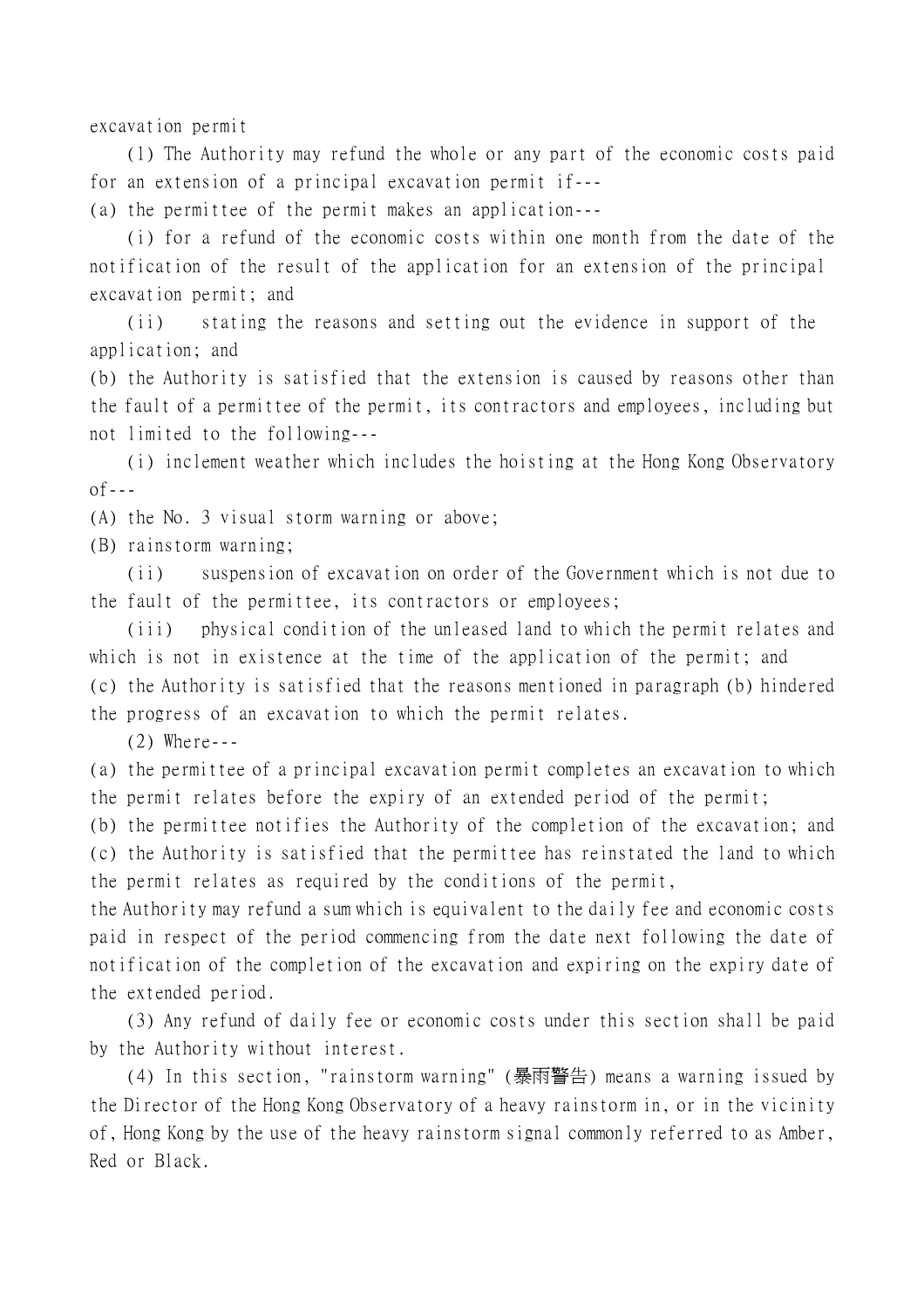10L. Review of assessment

(1) A public officer of the rank of Chief Technical Officer, Engineer or Senior Engineer (collectively referred to as "the Engineer") in the Highways Department acting as the delegate of the Director of Highways shall make an assessment on-- -

(a) the duration of a principal excavation permit if he exercises the Director of Highways' power under section 10A(1);

(b) the duration of the initial period of an emergency excavation according to section 10B(5) if he exercises the Director of Highways' power under section 10B(4);

(c) the duration of an extended period of a principal excavation permit extended under section 10A(3) or (4) or 10C(4) if he exercises the Director of Highways' power under that section; and

(d) the amount of economic costs to be refunded under section 10K if he exercises the Director of Highways' power under that section.

(2) A permittee who is aggrieved by an assessment made in respect of him under subsection (1) may, within 28 days from the date of being notified of the result of the assessment, apply in writing to a public officer of the rank of Chief Engineer or Government Engineer (collectively referred to as "the Chief Engineer") in the Highways Department for a review of the Engineer's assessment.

(3) On receipt of an application under subsection (2), the Chief Engineer shall review the assessment of the Engineer and notify the permittee concerned of the result of his review within 28 days from the date of the receipt of the application for review.

(4) On a review under subsection (3), the Chief Engineer may---

(a) vary the assessment complained of;

(b) require a permittee who applied for a review under subsection (2) to pay extra prescribed fee; and

(c) refund the prescribed fee or any part of the prescribed fee paid by the permittee.

(5) A permittee who is aggrieved by a decision made in respect of him under subsection (4) may, within 28 days from the date of being notified of the decision, apply in writing to the Director of Highways for a review of the Chief Engineer's decision.

(6) On receipt of an application under subsection (5), the Director of Highways shall set up a Review Board in accordance with section 10M.

(7) The Review Board may fix a time and place for hearing an application for review under subsection (5) and invite the permittee concerned and the Chief Engineer who made the decision complained of to present their case.

(8) A permittee who is invited to appear before a Review Board under subsection (7) may appear in person or may be represented by his authorized representative.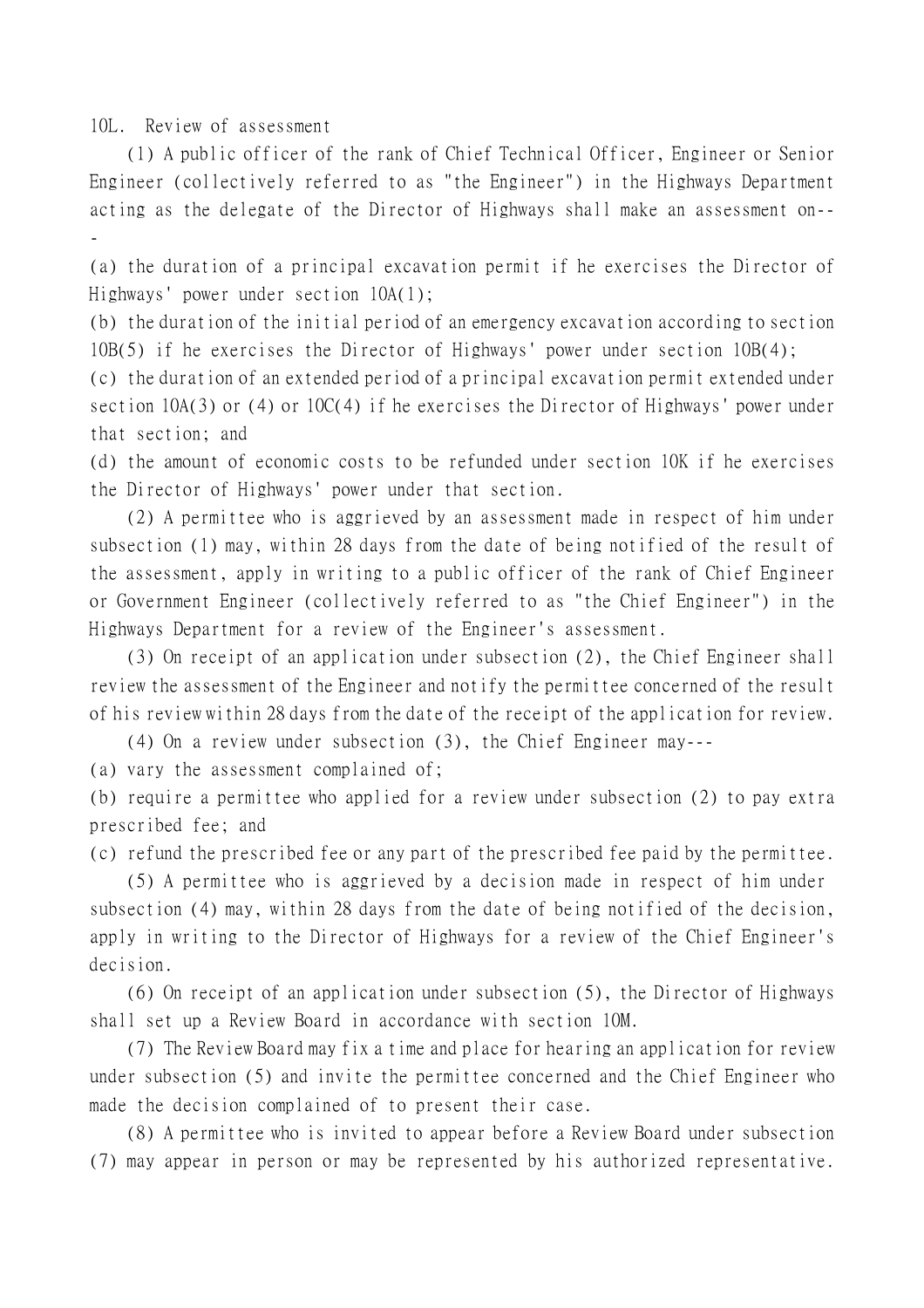(9) The Director of Highways shall invite members of the Review Board to give their individual advice.

(10) The Director of Highways shall---

(a) make his decision after taking into consideration of the advice of members of the Review Board; and

(b) notify the applicant of his decision within 14 days from the date of the advice given by members of the Review Board.

(11) The Director of Highways shall appoint a public officer to be the secretary of the Review Board and the officer shall keep a record of every meeting of the Review Board.

(12) The Director of Highways may---

(a) vary the decision complained of;

(b) require a permittee who applied for a review under subsection (5) to pay extra prescribed fee; and

(c) refund any prescribed fee or any part of the prescribed fee paid by the permittee.

(13) Any decision made under subsection (12), other than a decision on the amount of economic costs to be refund under that subsection, shall be final.

(14) An application for a review of an assessment or decision made under this section does not affect the obligation of a permittee to pay the appropriate prescribed fee as required by the Authority under this Part.

(15) Any payment of extra prescribed fees and refund of prescribed fees or any part thereof under this section shall be paid by a permittee or the Authority, as the case may require, without interest.

10M. Review Board

(1) There shall be established a Review Board for advising the Director of Highways on an application for review of a decision made by the Chief Engineer under section  $10L(4)$ .

(2) The Director of Highways shall be the Chairman of the Review Board and the Secretary for Works shall appoint not less than 3 but not more than 5 other persons to constitute the Review Board.

(3) Subject to subsection (2), the Secretary for Works shall appoint--- (a) at least one public officer of the rank of Government Engineer or above from the Highways Department;

(b) at least one member from the Review Panel appointed under section 10N; and (c) not more than 3 other persons as he thinks fit.

(4) The Secretary for Works shall not appoint a person to act as a member of the Review Board if that person has a direct or indirect interest in the review concerned.

(5) The members of the Review Board, other than public officers, shall be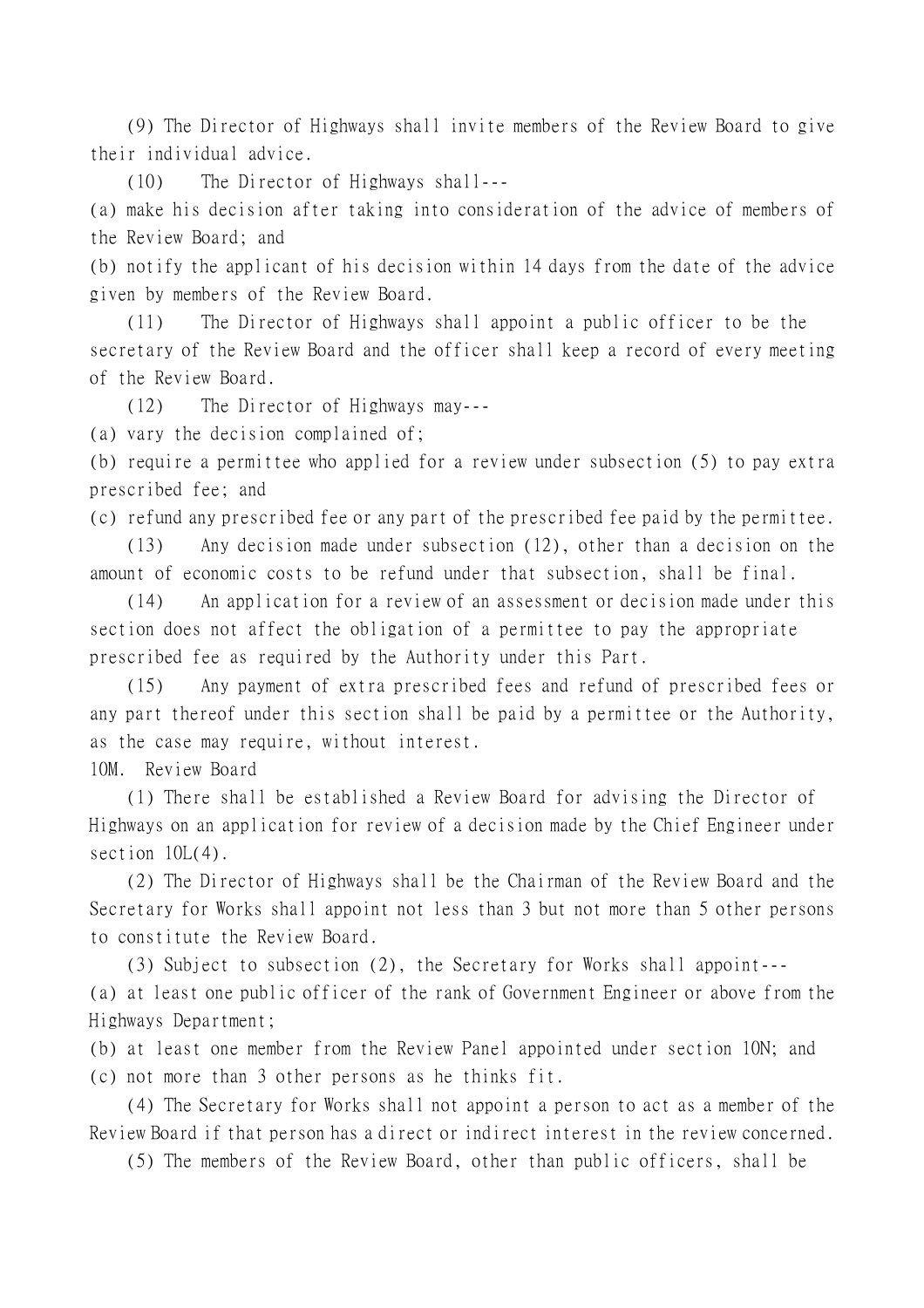remunerated for their services out of money appropriated for the purpose by the Legislative Council at such rate as the Financial Secretary may determine. 10N. Review Panel

(1) The Secretary for Works may appoint a panel of not more than 20 persons whom he considers to be suitable to act as members of a Review Panel to advise the Director of Highways on an application for review of a decision made by the Chief Engineer under section 10L(4).

(2) A person appointed under subsection (1) shall hold office for not more than 3 years and may---

(a) be reappointed;

(b) resign by notice in writing served on the Secretary for Works.

10O. Reinstatement of unleased

land after excavation

(1) A permittee of a principal excavation permit or principal emergency excavation permit shall, before the expiry or termination of the permit, reinstate and make good the land as required by any condition of the permit.

(2) If any unleased land is not reinstated and made good in accordance with subsection (1)---

(a) before the expiry or termination of the permit; or

(b) as required by any condition of the permit,

the Authority may carry out such work as he considers necessary to reinstate and make good the land, and any other land the reinstatement and making good of which is, in his opinion, necessary in consequence of the excavation, notwithstanding that the work for the carrying out of which the excavation was made have not been completed.

(3) The Authority may recover from the permittee---

(a) the cost of any work carried out by the Authority under subsection (2); and (b) the cost of any work carried out by the Authority to reinstate and make good any unleased land if the necessity for such work---

(i) arises within 12 months after the completion of work for the reinstatement and making good of the land under this section; and

(ii) is attributable to any fault on the part of such permittee or his servants or agents.

(4) For the avoidance of doubt, it is declared that any work carried out under subsection (2) shall not be regarded as an excavation for the purpose of this Ordinance.

10P. Provision of safety facilities

in connection with excavation

If any condition of a principal excavation permit or principal emergency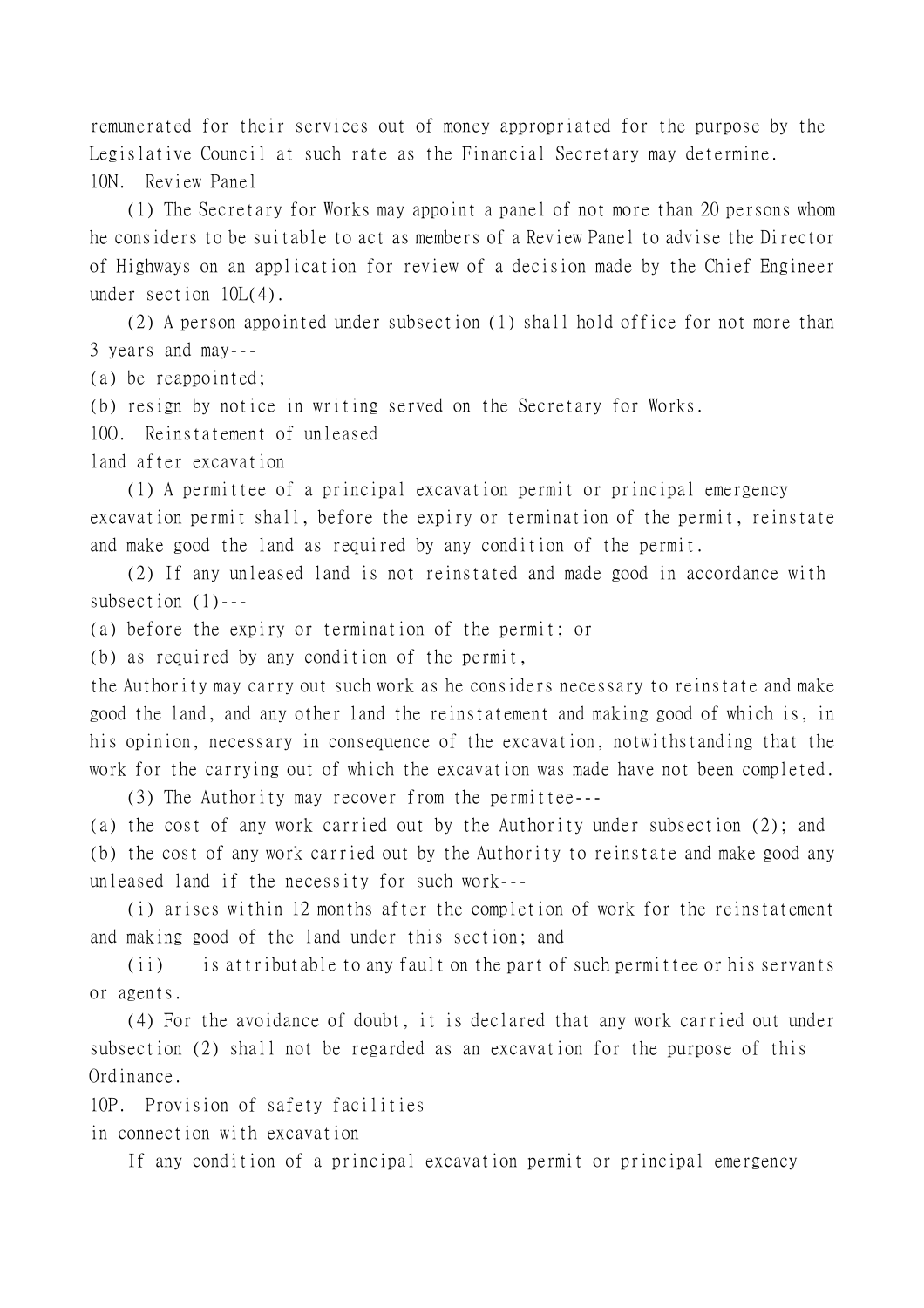excavation permit requiring the provision of facilities for the safety or convenience of the public is contravened, the Authority may provide such facilities and recover the cost thereof from the permittee of the permit.

10Q. Provision of safety precautions

and support

(1) The permittee and nominated permittee of a principal excavation permit or principal emergency excavation permit shall---

(a) adopt all necessary safety precautions to protect the public or any person making or maintaining an excavation to which the permit relates from any danger or injury; (b) provide adequate support for the structural stability of buildings, roads, slopes, structures, pipes, lighting posts, utility services or similar installations adjacent to the excavation so as to prevent the public or any person from being endangered by a fall or displacement of earth, rock or other material.

(2) A permittee and nominated permittee who contravenes subsection (1) shall each be guilty of an offence and shall each be liable on conviction to a fine at level 5 and to imprisonment for 6 months.

(3) It is a defence in a proceeding against a person for an offence under subsection (2) if the person charged shows that he took all reasonable steps and exercised all due diligence to avoid committing the offence.

10R. Designation of strategic street,

sensitive street and

remaining street

(1) The Director of Highways may, by notice published in the Gazette--- (a) designate any street or part of a street as a strategic street, a sensitive street or a remaining street after taking into consideration the economic costs of traffic delay in a carriageway caused or likely to be caused by an excavation carried out on the street; and

(b) amend or revoke any such designation.

(2) For the avoidance of doubt, it is declared that a notice published under subsection (1) is not subsidiary legislation.

10S. Service of notice

A notice (howsoever described) which under this Part is required to be, or may be, sent or served to or on a person (howsoever described) other than the Authority shall, in the absence of evidence to the contrary, be deemed to be so sent or served  $if---$ 

(a) in the case of an individual, it is---

(i) delivered to him;

(ii) left at his last known address for service, or at his last known place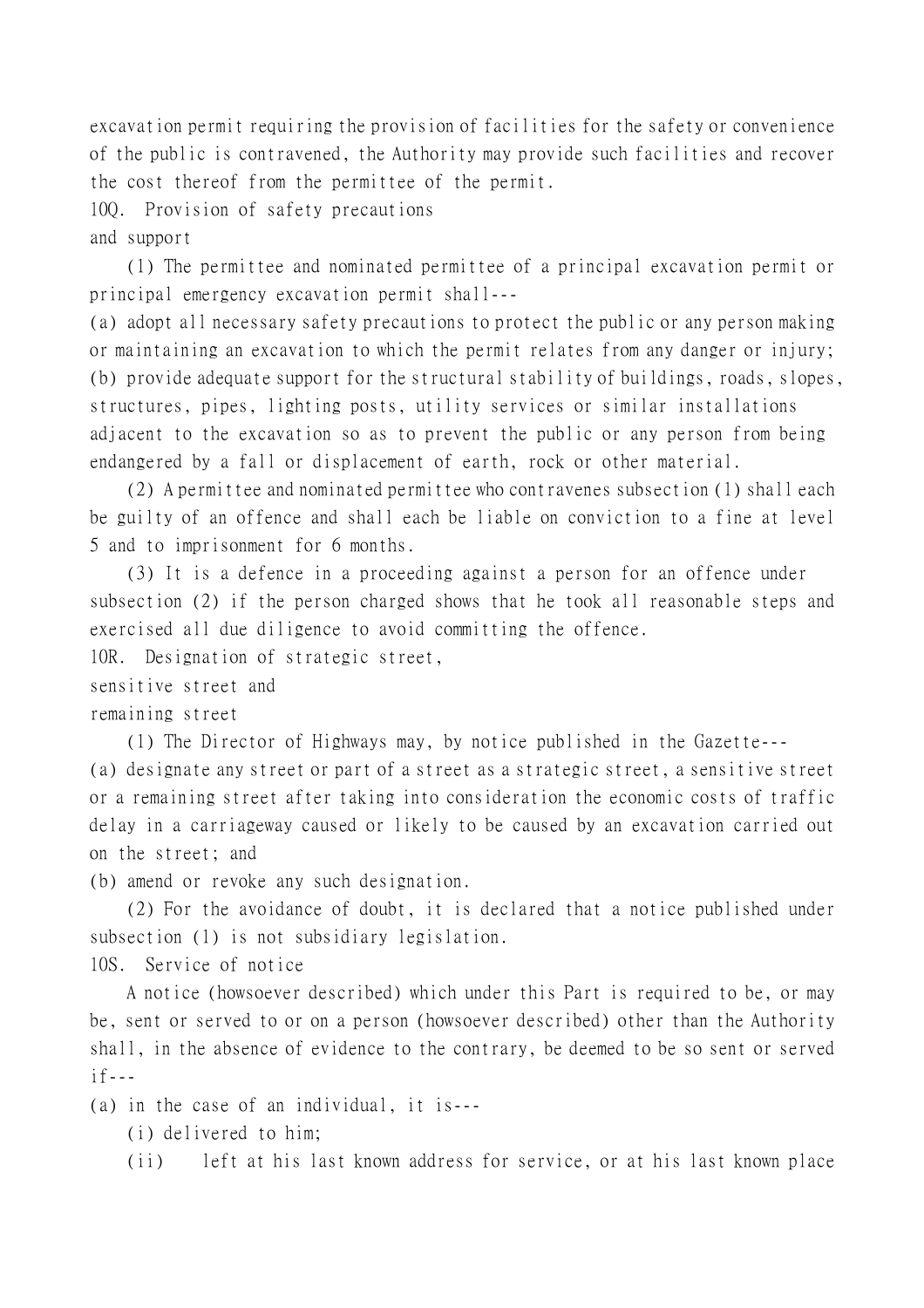of residence or business, in Hong Kong;

(iii) sent by post to him at his last known address for service, or at his last known postal address, in Hong Kong; or

(iv) sent by telex, facsimile transmission or other similar method to him at his last known address for service, or at his last known postal address, or at his last known place of residence or business, in Hong Kong;

(b) in the case of a company, it is---

(i) given to or served on a director or manager of the company;

(ii) left at the company's last known address for service, or at its last known place of business, in Hong Kong;

(iii) sent by post to the company at its last known address for service, or at its last known postal address, in Hong Kong; or

(iv) sent by telex, facsimile transmission or other similar method to the company at its last known address for service, or at its last known postal address, or at its last known place of business, in Hong Kong;

(c) in the case of a partnership, it is---

(i) delivered, left or sent in accordance with paragraph (a) in respect of any partner who is an individual; or

(ii) given, left or sent in accordance with paragraph (b) in respect of any partner which is a company;

(d) in the case of a person ("attorney") holding a power of attorney under which the attorney is authorized to accept service in respect of another person on whom it is required to be so sent or served, it is---

(i) where the attorney is an individual, delivered, left or sent in accordance with paragraph (a);

(ii) where the attorney is a company, given, left or sent in accordance with paragraph (b);

(iii) where the attorney is a partnership, delivered, left or sent in accordance with paragraph (a) in respect of any partner who is an individual; or

(iv) where the attorney is a partnership, given, left or sent in accordance with paragraph (b) in respect of any partner which is a company.".

5. Section added

The following is added---

"16C. Certificate of record of information

produced from Authority's

computer systems

(1) In any proceedings under this Ordinance before a court or magistrate, a document purporting---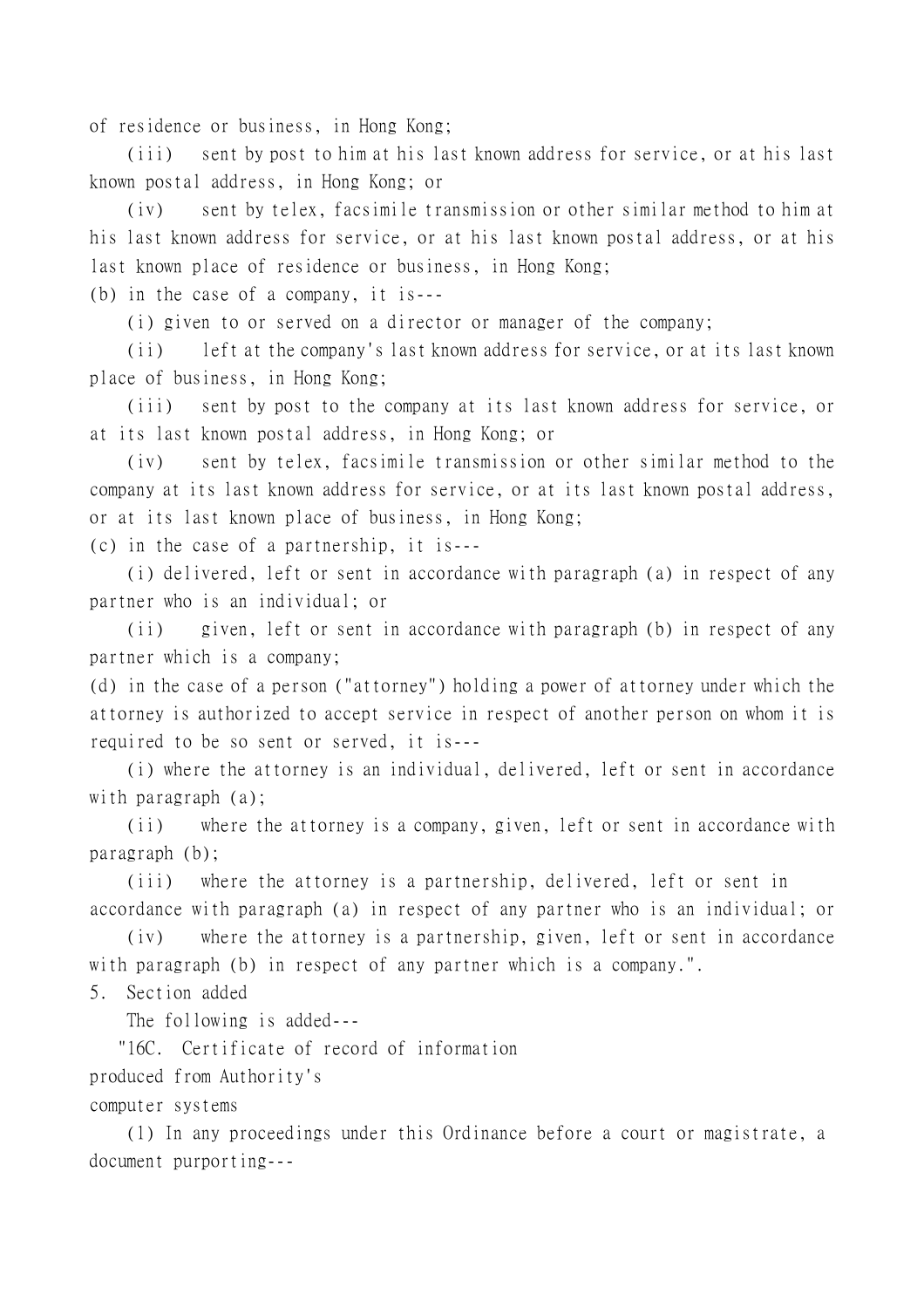(a) to be a copy of a record of any information produced from any of the computer systems of the Authority; and

(b) to be certified by the Authority as being such a copy,

shall be admitted in evidence on its production without further proof.

(2) Where a document is admitted in evidence under subsection (1)---

(a) the court or magistrate before which it is produced shall, until the contrary is proved, presume that---

(i) the document is a true copy of the record of information referred to in subsection  $(1)(a)$ ;

(ii) it was properly certified by the Authority for the purposes of subsection  $(1)(b)$ ; and

(iii) the record was duly made at the time (if any) referred to in the document as that at which it was made; and

(b) the document is prima facie evidence of the contents of the information referred to in subsection  $(1)(a)$ .

(3) Where a document is admitted in evidence under subsection (1), the court or magistrate before which or whom it is produced may, if it or he thinks fit, on its or his own motion or on the application of any party to the proceedings in question, summon the person who purports to have certified the document for the purpose of subsection (1)(b) and examine him as to its subject matter.".

6. No claim to lie against Government,

Authority or Secretary for Works

Section 18 is amended---

(a) in subsection (1), by repealing "8" and substituting "10, 10A, 10B, 10C, 10D, 10I, 10J, 10K, 10L, 10O, 10P, 10R";

(b) by adding---

 "(1A) Neither the Government nor the Secretary for Works shall be liable for any loss or damage suffered by any person in consequence of anything done under section 10M or 10N.".

7. Section added

The following is added---

"18B. Appeals against decision

(1) A person who is aggrieved by a decision of the Director of Highways made in respect of him under section 10L(12) relating to the refund of economic costs may appeal to the Administrative Appeals Board.

(2) An appeal made under subsection (1) shall be made within 28 days after the aggrieved person has received a notice of the decision.

(3) Any economic costs determined to be refunded to an aggrieved person pursuant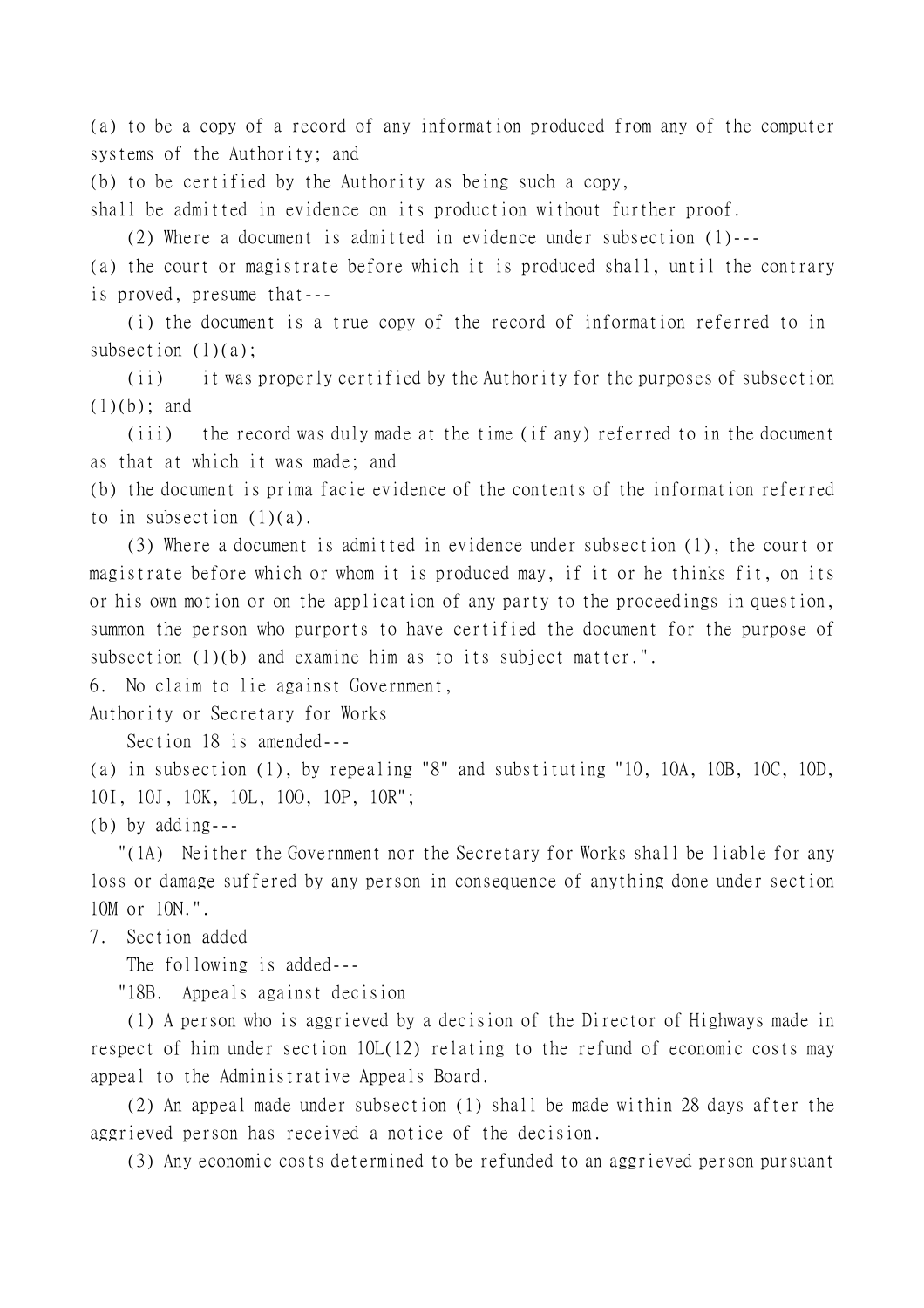to a decision of the Administrative Appeals Board shall be paid by the Director of Highways and without interest.".

8. Regulations

Section 19 is amended---

(a) by renumbering it as section 19(1);

(b) by adding---

"(2) Any fees prescribed by regulations made under this section may---

(a) be fixed at a level which provides for the recovery of---

(i) expenditure incurred or likely to be incurred by the Government in relation generally to the administration, regulation and control of matters to which this Ordinance relates; and

(ii) economic costs of traffic delay in a carriageway caused or likely to be caused by excavations on streets;

(b) provide for the payment of different fees in respect of matters or cases or streets of different classes or descriptions; and

(c) provide for the payment of fees to be calculated in any manner specified in the regulations.".

9. Designated Authorities

The Schedule is amended---

(a) within the square brackets, by repealing "s. 3" and substituting "ss. 3 & 8"; (b) by repealing the entries in relation to sections  $7(2)$  and  $(3)$ ,  $8(2)$ ,  $(3)$  and  $(5)$ ,  $9(2)$  and  $(3)$  and  $10$  and substituting---

"7(2) and Urban area. Director of Lands.

7(3) New Territories, Director of Highways

except New in the case of

Kowloon. unleased land which

is a street; or the Director of Lands in the case of unleased

land, other than

streets.

2A(3) Urban area Director of Highways

10(8) and New in the case of

10A(1) Territories. unleased land which

10A(3) is a street; or the

10A(4) Director of Lands in

10B(1) the case of unleased

10B(3) land, other than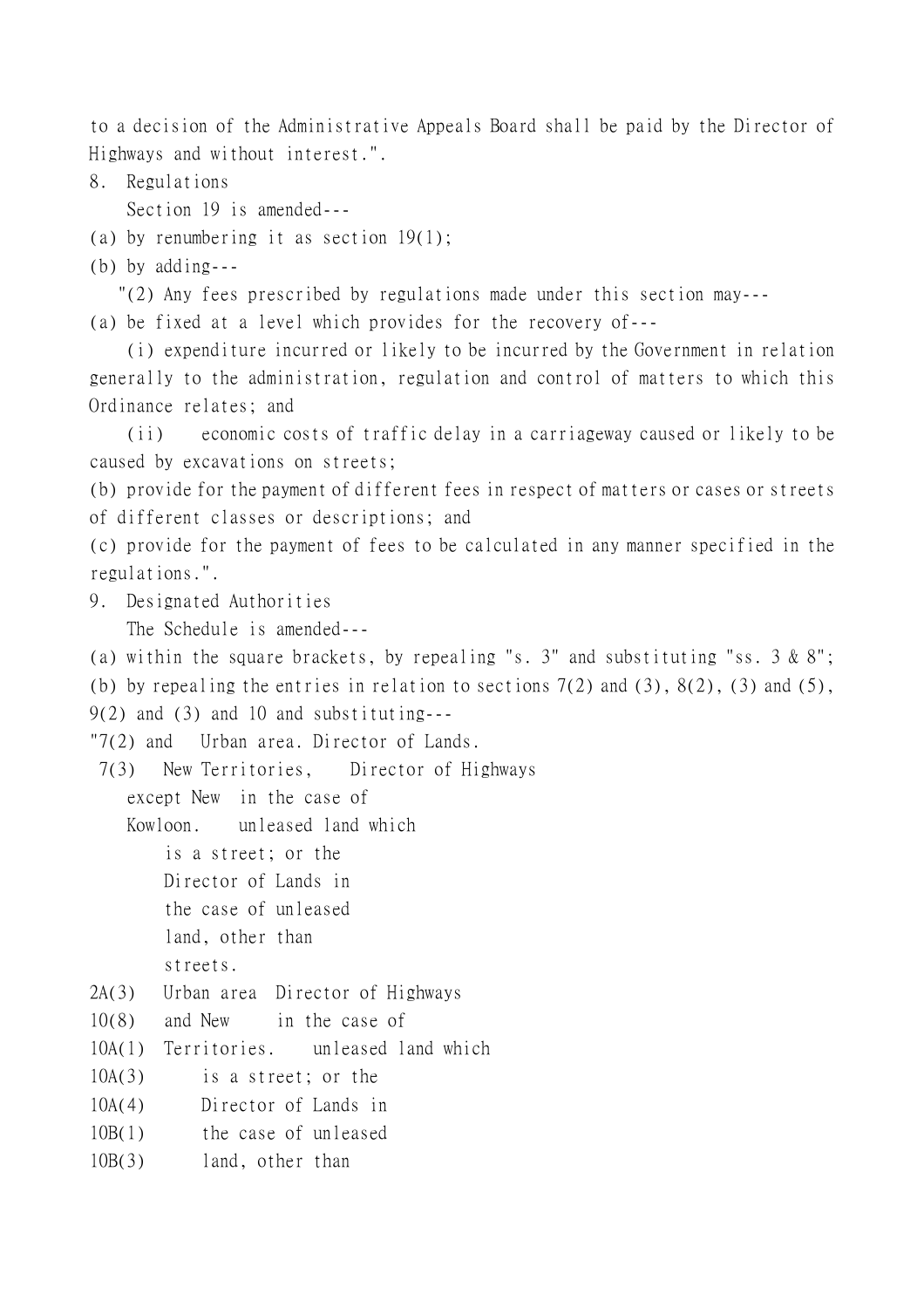10B(4) streets.". 10B(5) 10B(7) 10C(1) 10C(3) 10C(4) 10C(5) 10D(1) 10D(2) 10E(4)  $10F(c)$ 10G(1) 10G(2) 10G(3) 10H(1) 10H(2) 10H(3) 10I(1) 10I(2)  $10J(1)$ 10J(5) 10K(1) 10K(2) 10K(3) 10O(2) 10O(3) 10P 10S 16C(1) and 16C(2) 10. Transitional provisions

(1) Notwithstanding anything contained in this Ordinance, the pre-amended Ordinance shall continue to apply to an excavation in unleased land which is being made or maintained or is to be made or maintained pursuant to---

(a) an excavation permit or an extension in respect of an excavation permit which is in force immediately before or on the commencement date and continues in force after the commencement date; or

(b) an excavation permit or an extension in respect of an excavation permit the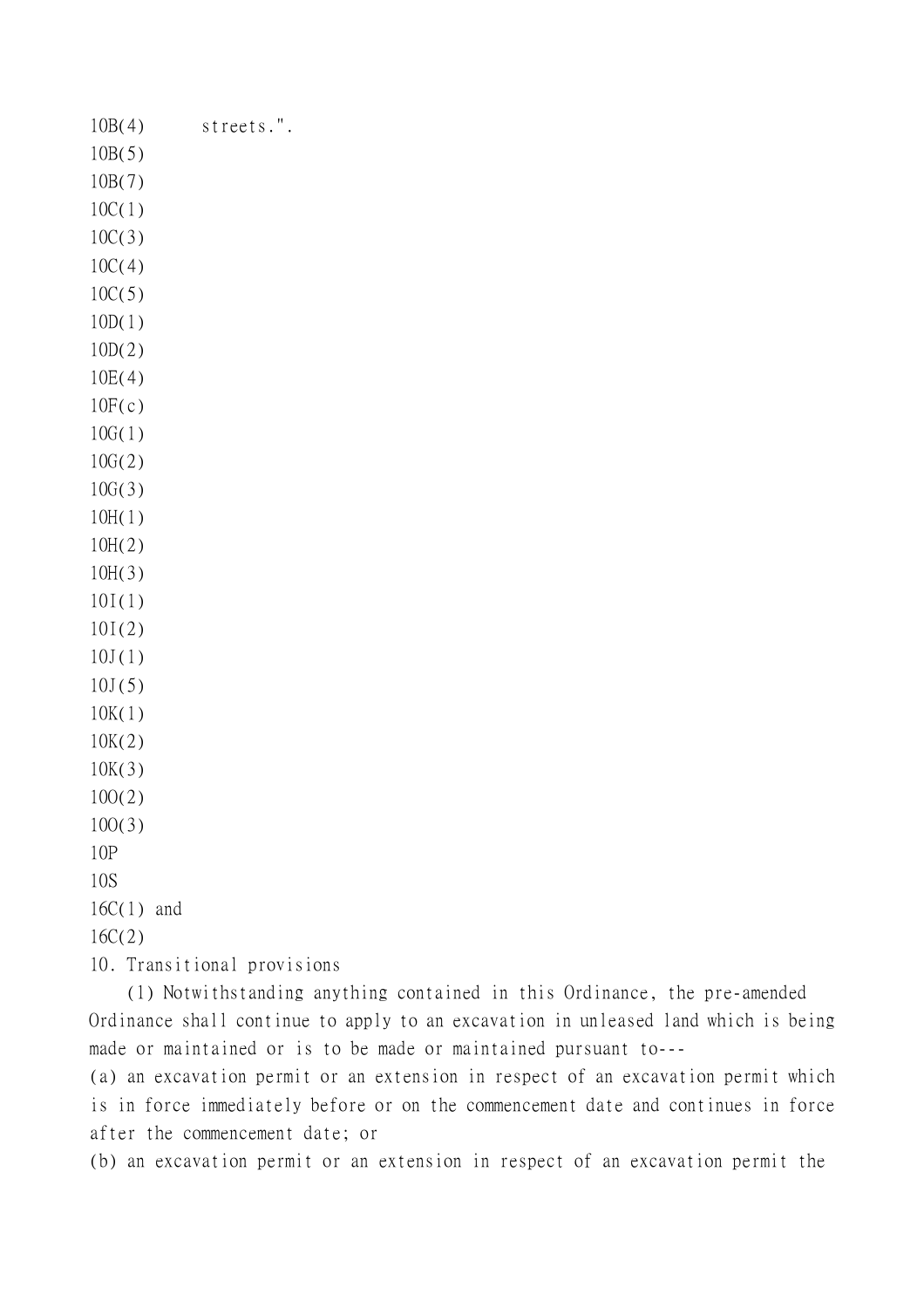application for the issue or the grant of which is made before the commencement date and which is issued or granted on or after the commencement date.

(2) Where immediately before the commencement date, an application has been made under the pre-amended Ordinance for the issue of or the grant of an extension in respect of an excavation permit, the application is to continue to have effect and is to be dealt with in all respects as if this Ordinance had never been enacted.

(3) For the purpose of this section--- "commencement date" (生效日期) means the day appointed under section 1(2) as the day on which this Ordinance comes into operation;

"excavation permit" (挖掘准許證) has the same meaning as in section 2 of the pre-amended Ordinance;

"pre-amended Ordinance" (未經修訂的條例) means the Land (Miscellaneous Provisions) Ordinance (Cap. 28) which is in force immediately before the commencement date.". Consequential Amendments

Land (Miscellaneous Provisions) Regulations

11. Regulation added

The Land (Miscellaneous Provisions) Regulations (Cap. 28 sub. leg.) is amended by adding---

 "3A. Fees relating to principal excavation permits or principal emergency

excavation permits

(1) The fee payable for the issue under section 10A(1) of the Ordinance of, or extension under section 10A(3) or 10C(4) of the Ordinance in respect of, a principal excavation permit shall be---

(a) where the permit relates to an excavation in unleased land which is a street maintained by the Highways Department, that specified in column 3 of Part I of Schedule 3 against the applicable description in column 2 of that Part;

(b) where the permit relates to an excavation in unleased land, other than any street maintained by the Highways Department, that specified in column 3 of Part II of Schedule 3 against the applicable description in column 2 of that Part.

(2) The fee payable for an emergency excavation made or maintained during the initial period referred to in section 10B(4) of the Ordinance shall be that specified in column 3 of Part III of Schedule 3 against the applicable description in column 2 of that Part.".

12. Schedule 1 amended

Schedule 1 is amended, in Part II, by repealing item 3.

13. Schedule 2 amended

Schedule 2 is amended, in Part II, by repealing item 3.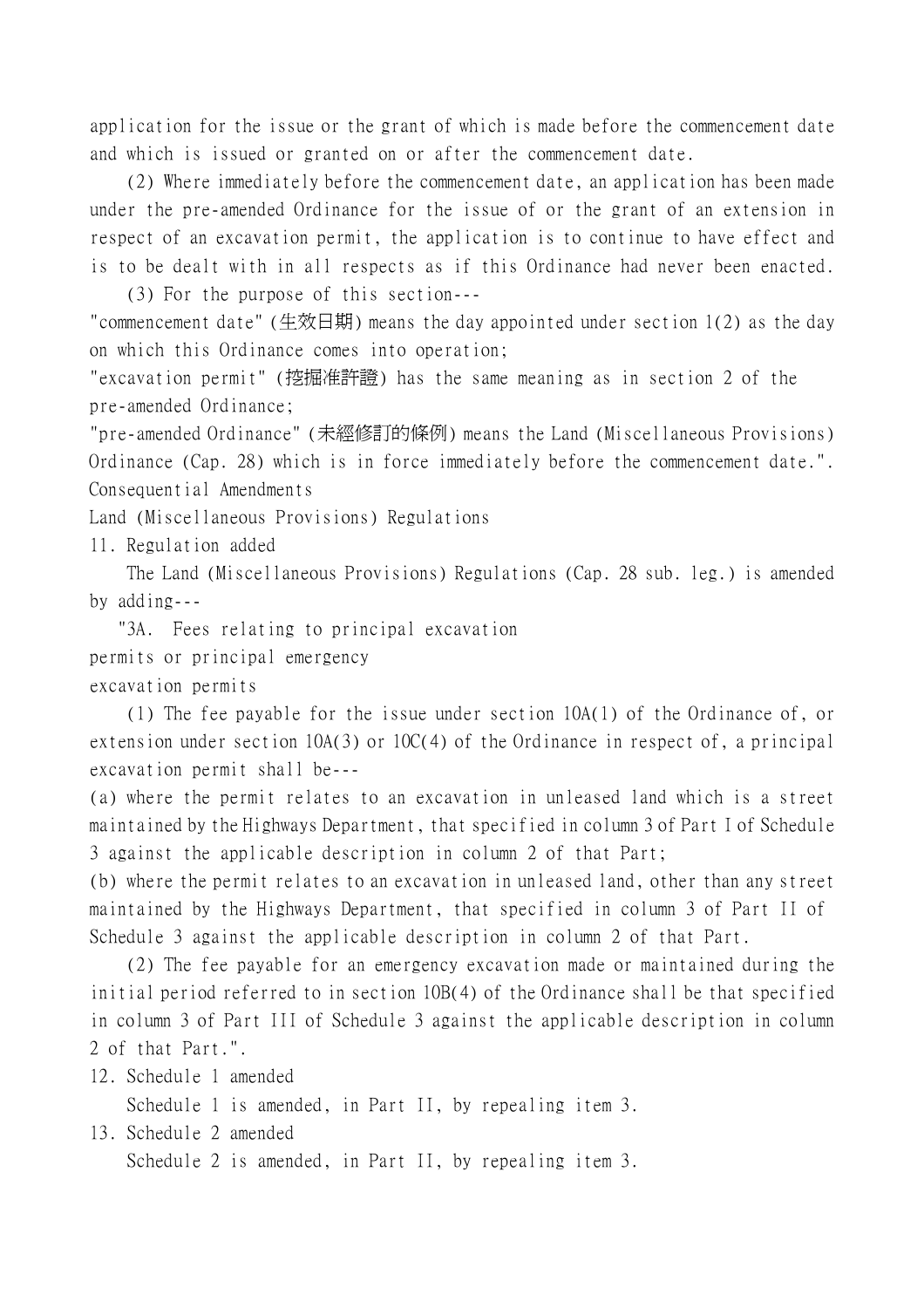14. Schedule 3 added The following is added--- "SCHEDULE 3 [reg. 3A] Fees PART I Fees Payable in Respect of Principal Excavation Permits Relating to Excavations in Unleased Land Which is a Street Maintained by the Highways Department Item Description Fee 1. Issue or deemed issue of a principal excavation permit referred to in sections 10A(1) and 10C(2) of the Ordinance \$1,860 plus a daily fee of \$32 per day for the whole duration of the principal excavation permit 2. Extension in respect of a principal excavation permit referred to in sections 10A(3) and 10C(4) of the Ordinance (a) \$590 plus a daily fee of \$32 per day for the whole duration of the extended period; and (b) economic costs in the following scale for the whole duration of the extended period--- (i) \$18,000 per day for a strategic street; (ii) \$7,000 per day for a sensitive street; (iii) \$1,500 per day for a remaining street. PART II Fees Payable in Respect of Principal Excavation Permits Relating to Excavations in Unleased Land, other than Streets Maintained by the Highways Department Item Description Fee 1. Issue of a principal excavation permit referred to in section 10A(1) of the Ordinance \$3,060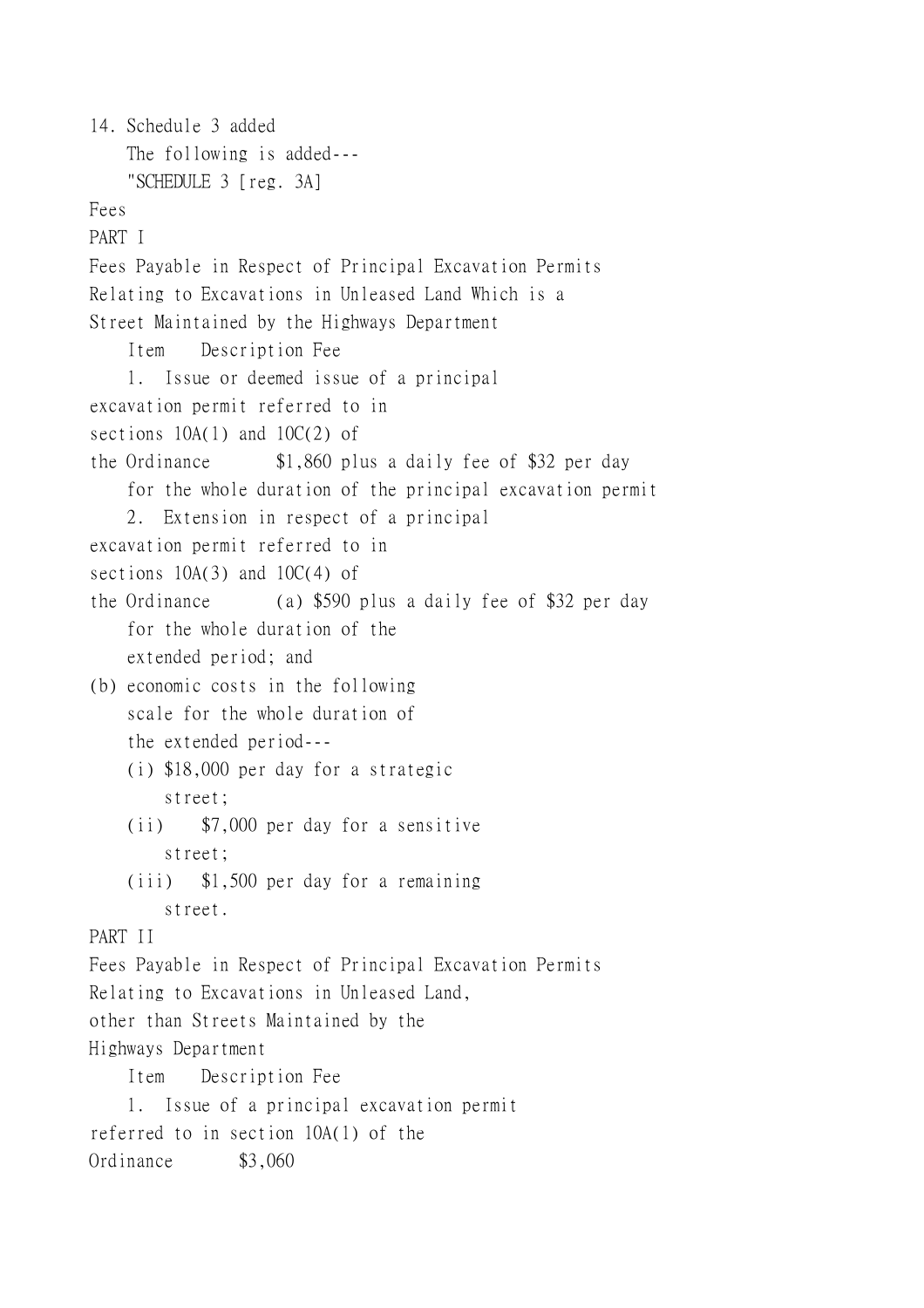2. Extension in respect of a principal excavation permit referred to in section  $10A(3)$  of the Ordinance  $$400$ PART III Fees Payable in Respect of Emergency Excavations in Unleased Land Which is a Street Maintained by the Highways Department Item Description Fee 1. Emergency excavation made or maintained during the initial period referred to in section 10B(4) of the Ordinance \$1,860 plus a daily fee of \$32 per day for the whole duration of the emergency excavation determined in accordance with section  $10B(5)$ ". Administrative Appeals Board Ordinance 15. Schedule amended The Schedule to the Administrative Appeals Board Ordinance (Cap. 442) is amended by adding--- "60. Land (Miscellaneous A decision of the Director of Provisions) Ordinance Highways under section 10L(12) (Cap. 28) relating to the refund of economic costs.". Tsing Ma Control Area (General) Regulation 16. Road works within the Area Section 16(5) of the Tsing Ma Control Area (General) Regulation (Cap. 498 sub. leg.) is amended by repealing "an excavation permit under section 8" and substituting "a principal excavation permit under section 10A or 10C, or a principal emergency excavation permit under section 10B". Explanatory Memorandum This Bill amends the Land (Miscellaneous Provisions) Ordinance (Cap. 28) ("the principal Ordinance"). 2. Clause 1 sets out the short title and the commencement of the Bill. 3. Clause 2 defines the terms used in the Bill. 4. Clause 3 defines the scope of the application of the principal Ordinance to the Government. 5. Clause 4 repeals Part III of the principal Ordinance and substitutes a new Part III consisting of 22 new sections (sections 8 to 10S)--- (a) the new section 8 defines certain terms used in Part III and the Schedule of the principal Ordinance;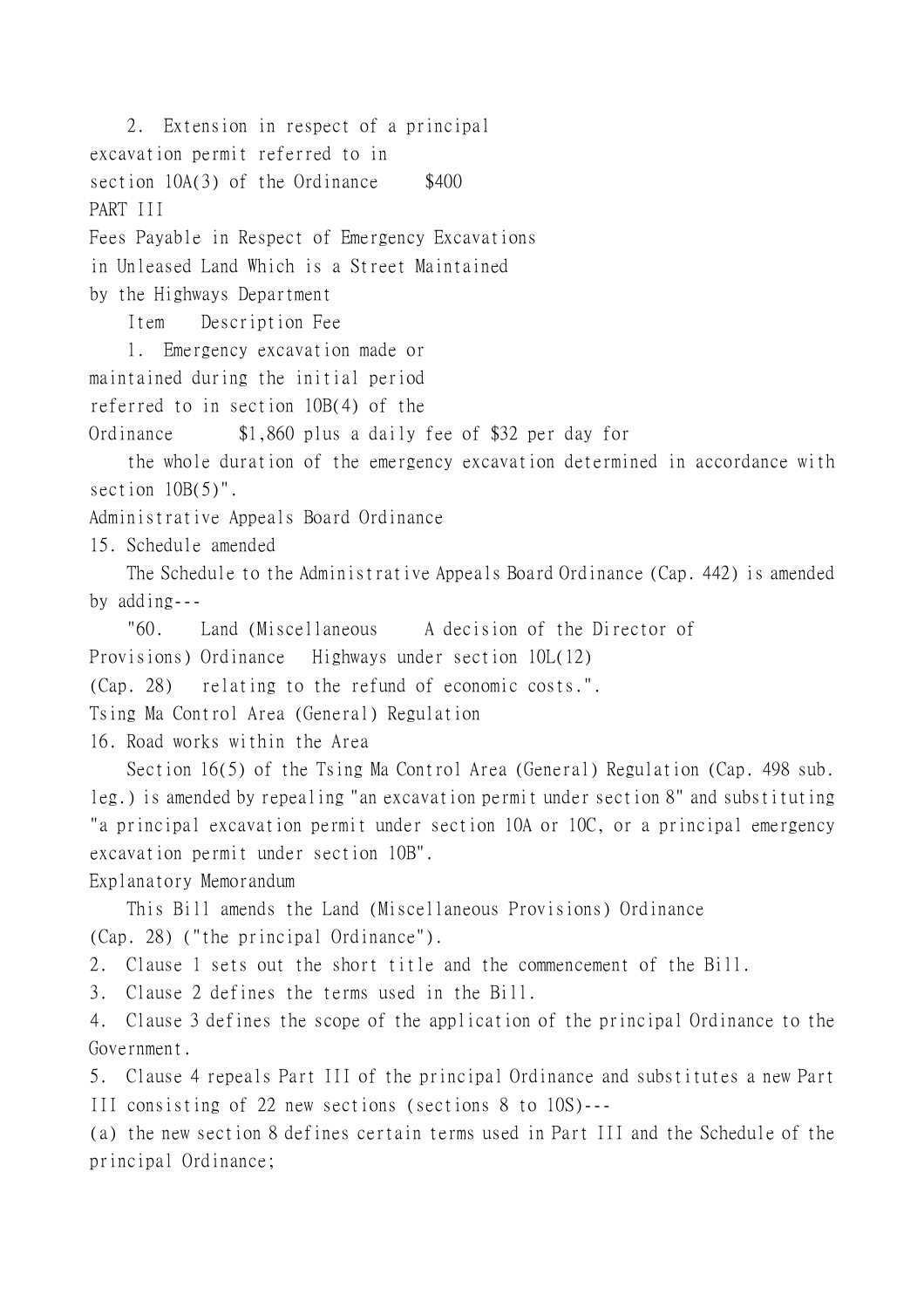(b) the new section 9 restricts the scope of application of certain provisions to an excavation in a street maintained by the Highways Department;

(c) the new section 10 consolidates the existing regime on the control of excavations in unleased land. It revises the penalty for making or maintaining an excavation in unleased land in contravention of the conditions of an excavation permit and emergency excavation permit. It also defines the liability of a permittee and a nominated permittee for the breach of conditions of the permit concerned;

(d) the new section 10A consolidates the existing regime to provide for the issue of principal excavation permits. Apart from the powers under the existing provisions, the Authority is empowered to charge a prescribed fee for the issue of or the extension of the validity period of a principal excavation permit;

(e) the new section 10B provides a new regime to control emergency excavations in streets maintained by the Highways Department. The Authority is empowered to issue a principal emergency excavation permit which will be valid for 6 months and during that period, the permittee may make and maintain an emergency excavation during a period ("initial period") of 7 days from the date of the report of the emergency incident to the Authority. The Authority is also empowered to charge a prescribed fee for an emergency excavation made or maintained during the initial period;

(f) the new section 10C requires a permittee to apply for a principal excavation permit if he anticipates that an emergency excavation will last for more than 7 days. It empowers the Authority to revise the expiry date of a principal excavation permit deemed to be granted under this section and to grant an extension in respect of the permit;

(g) the new section 10D empowers the Authority to refuse to issue a principal excavation permit or principal emergency excavation permit;

(h) the new section 10E provides that upon the issuance or granting of the following---

(i) a principal excavation permit;

(ii) a principal emergency excavation permit;

(iii) an extension in respect of a principal excavation permit,

a secondary excavation permit is deemed to be issued or granted to a contractor who makes and maintains an excavation to which the above permit relates and the extension is deemed to be granted to the secondary excavation permit concerned; (i) the new section 10F defines a nominated permittee by making reference to certain prerequisite acts that have to be performed by a permittee, a contractor who is nominated as a nominated permittee and the Authority before a contractor is regarded as a nominated permittee under the principal Ordinance;

(j) the new section 10G provides for the nomination, as well as the withdrawal of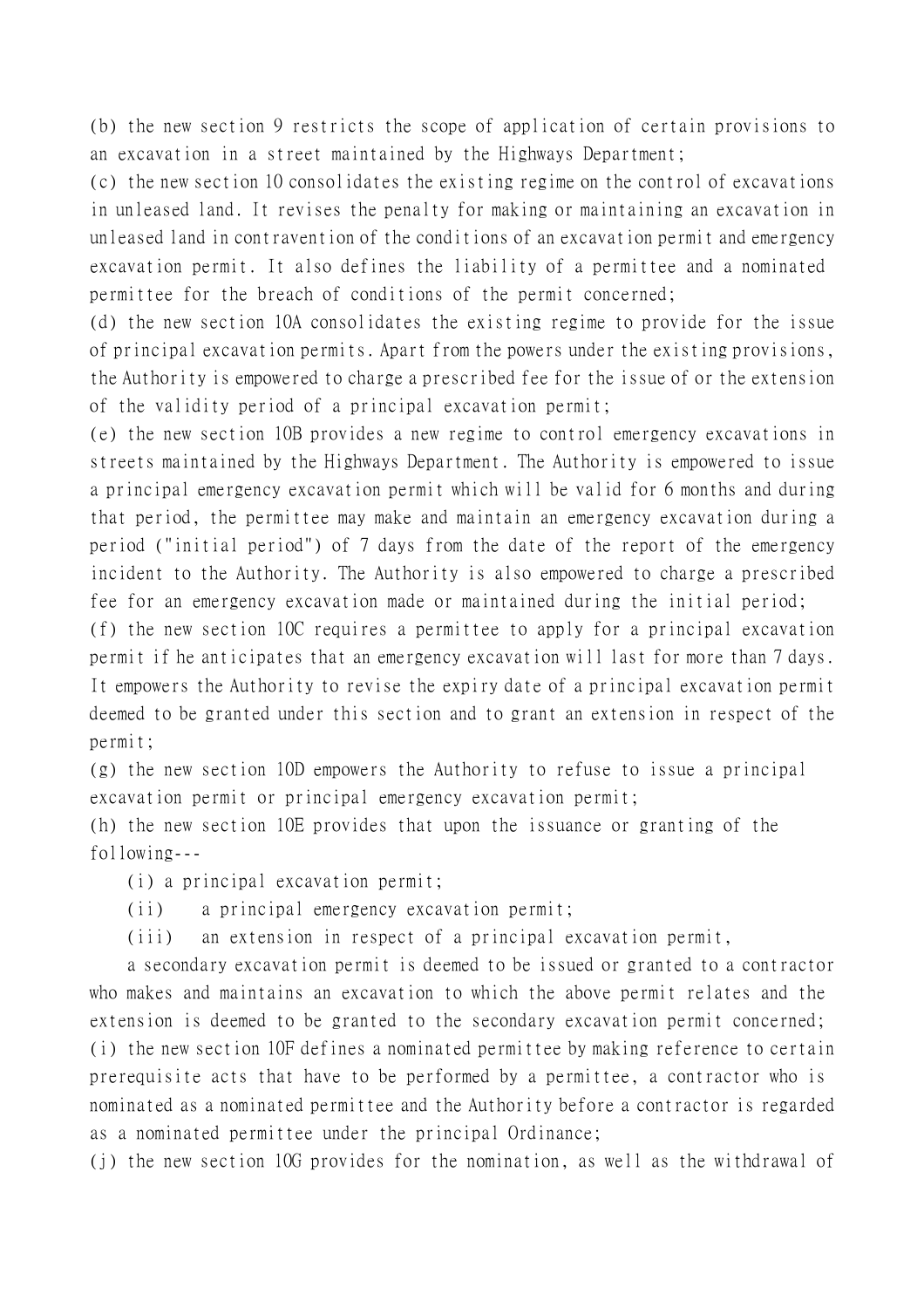the nomination, of a contractor as a nominated permittee;

(k) the new section 10H provides for the giving of consent by a contractor to be nominated as a nominated permittee and the giving of his agreement to comply with the conditions in a principal excavation permit or principal emergency excavation permit, and for the withdrawal of such consent and agreement;

(l) the new section 10I empowers the Authority to approve the nomination of a contractor as a nominated permittee and to withdraw his approval if he is satisfied that the nominated permittee is incapable of complying with the conditions under the principal excavation permit or principal emergency excavation permit that are to be complied with by that nominated permittee;

(m) the new section 10J provides for the mode of termination of a principal excavation permit and principal emergency excavation permit;

(n) the new section 10K provides for the refund of daily fee and economic costs paid for an extension of a principal excavation permit in certain circumstances;

(o) the new section 10L establishes a mechanism for the review of assessment on certain decision of the Authority;

(p) the new section 10M provides for the establishment of a Review Board;

(q) the new section 10N provides for the appointment of members for a Review Panel; (r) the new section 10O preserves the existing provision in section 9 of the principal Ordinance except transferring the duty to reinstate unleased land after excavation to a permittee of a principal excavation permit or principal emergency excavation permit;

(s) the new section 10P preserves the existing provision in section 10 of the principal Ordinance except transferring the liability to reimburse the Authority for the costs of provision of safety facilities to a permittee of a principal excavation permit or principal emergency excavation permit;

(t) the new section 10Q imposes a duty on a permittee and nominated permittee of a principal excavation permit or principal emergency excavation permit to provide safety precautions and support to adjacent structures or erections. It also provides a penalty for failure to observe that duty;

(u) the new section 10R empowers the Director of Highways to designate any street maintained by the Highways Department as a strategic street, a sensitive street or a remaining street;

(v) the new section 10S provides for the service of notice under new Part III of the principal Ordinance.

6. Clause 5 adds a new section (new section 16C) to provide for the use of computer records as evidence in proceedings.

7. Clause 6 amends section 18 of the principal Ordinance to preserve the existing